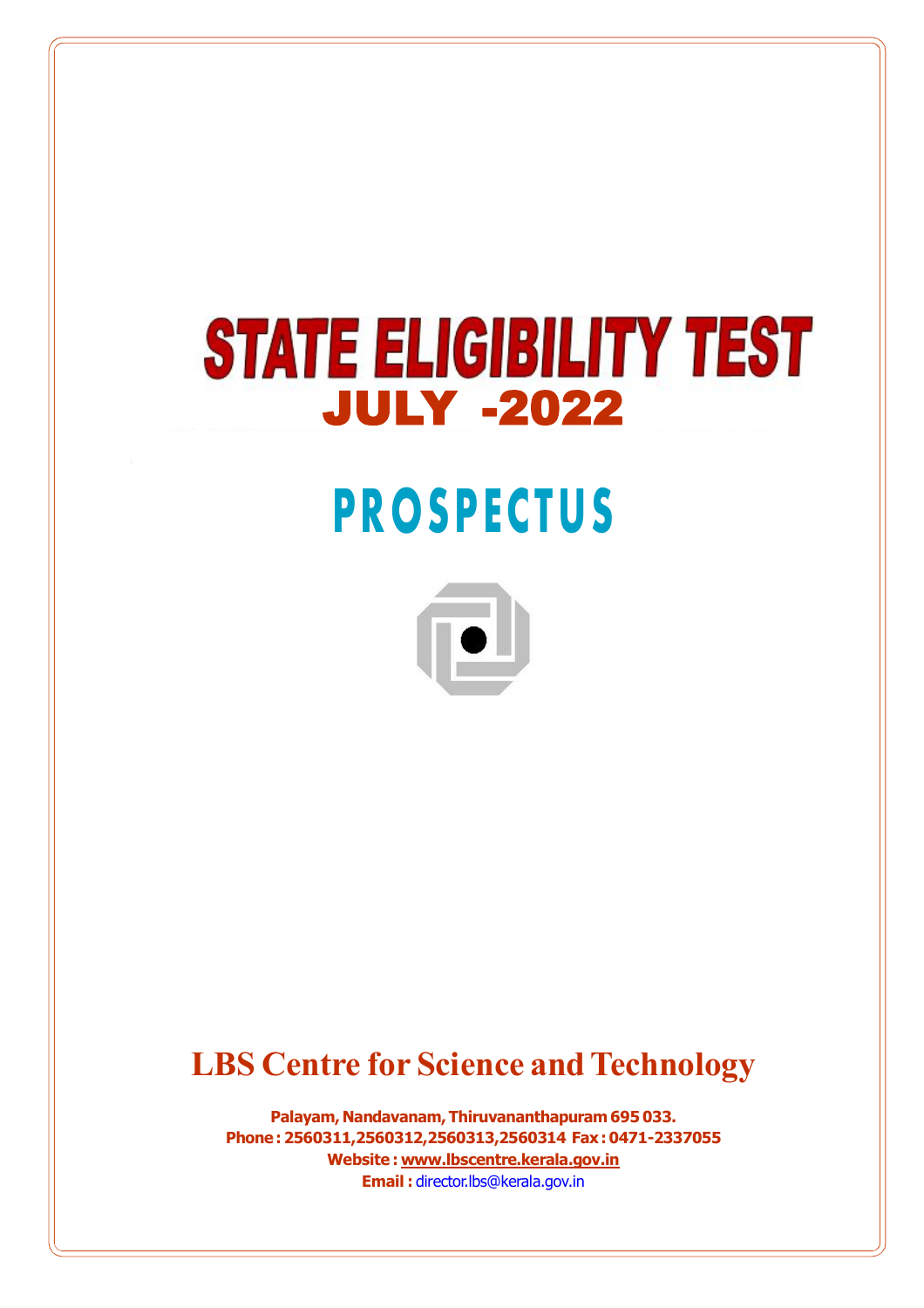## **CONTENTS**

## *ITEMS*

## *PAGE NO.*

| 1.  |                                                                                         |  |
|-----|-----------------------------------------------------------------------------------------|--|
| 2.  |                                                                                         |  |
| 3.  |                                                                                         |  |
| 4.  |                                                                                         |  |
| 5.  |                                                                                         |  |
| 6.  |                                                                                         |  |
| 7.  | MODE OF REGISTRATION FOR SET-JULY 2022 ---------------------3                           |  |
| 8.  | PROCEDURE FOR ONLINE REGISTRATION ------------------------- 3                           |  |
| 9.  | IMPORTANT POINTS FOR FILLING IN THE ONLINE --------------- 4<br><b>APPLICATION FORM</b> |  |
| 10. |                                                                                         |  |
| 11. | ONLINE ADMIT CARD FOR THE TEST ----------------------------- 4                          |  |
| 12. |                                                                                         |  |
| 13. | SPECIAL INSTRUCTIONS FOR THE TEST -------------------------- 5                          |  |
| 14. | PUBLICATION OF ANSWER KEYS ---------------------------------- 5                         |  |
| 15. |                                                                                         |  |
| 16. |                                                                                         |  |
| 17. | DOCUMENTS TO BE PRODUCED BY ELIGIBLE CANDIDATES ------- 6                               |  |
| 18. |                                                                                         |  |
| 19. | ISSUE OF DUPLICATE CERTIFICATES ------------------------------- 7                       |  |
| 20. |                                                                                         |  |
| 21. |                                                                                         |  |
| 22. | POWER OF GOVERNMENT TO MAKE RULES ----------------------- 7                             |  |
| 23. |                                                                                         |  |
| 24. | <b>INSTRUCTIONS FOR FILLING THE OMR ANSWER SHEET ---------- 10</b>                      |  |
| 25. | MALAYALAM TRANSLATION OF THE IMPORTANT TOPICS --------- 12                              |  |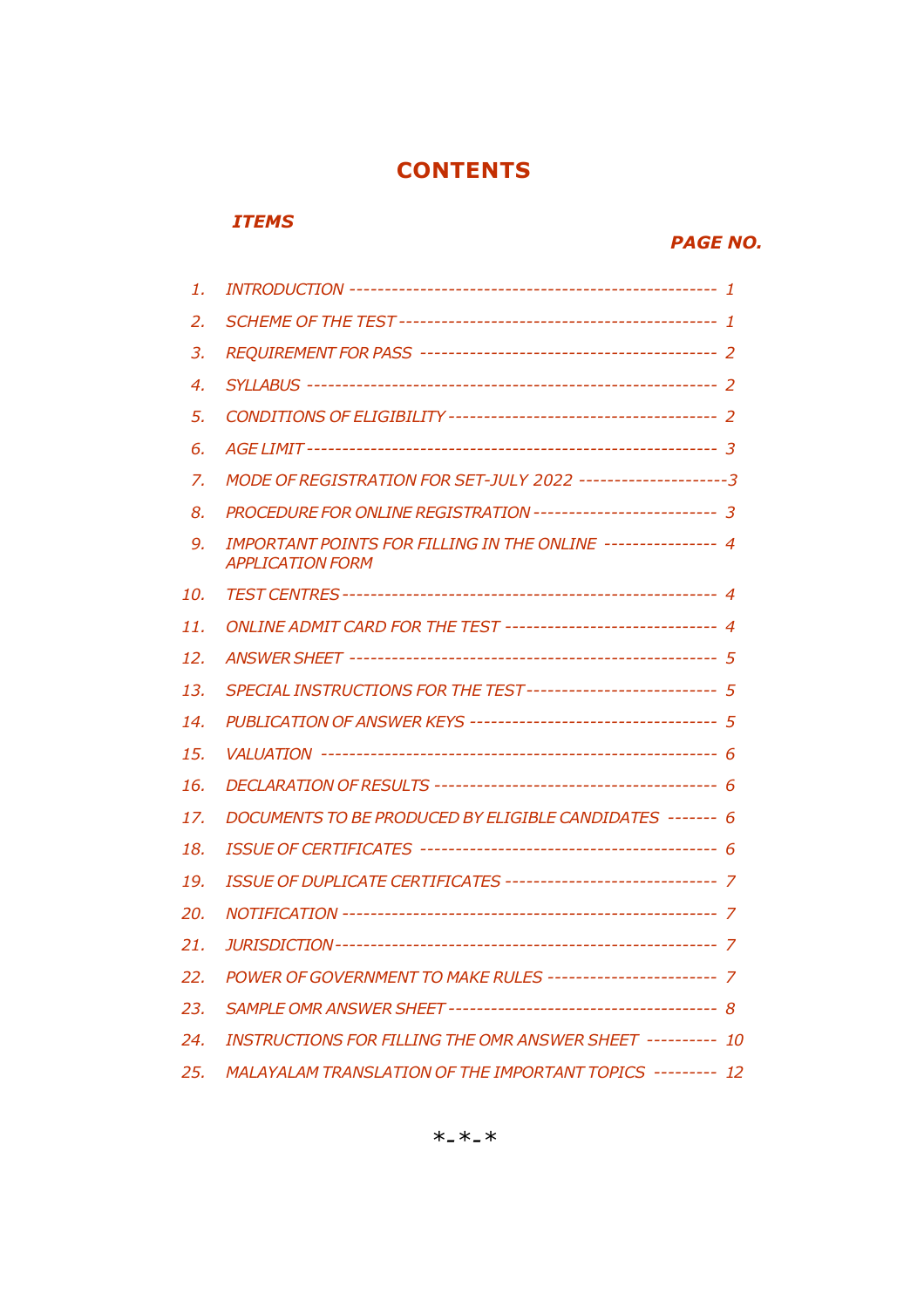



## **STATE ELIGIBILITY TEST - JULY- 2022 Prospectus**

**(Approved by G.O. (Rt) No.2175/2022/Gl.Edn. Dated-01/04/2022) TABLE 1**

#### 1. **Introduction**

In order to ensure the standards of teaching in Higher Secondary Course, the Government have decided to conduct the State Eligibility Test for the candidates to be selected as Higher Secondary School Teachers and Non-Vocational Teachers in VHSE. A pass in the State Eligibility Test (SET) is stipulated as a mandatory requirement for appointment as Higher Secondary School Teachers in the State as per the Special Rules in force.

As per G.O.(Rt)No.2138/11/Gl.Edn. Dated 6/6/2011, the Government have entrusted with the Director, LBS Centre for Science and Technology, Thiruvananthapuram, the conduct of the SET on the basis of the syllabus approved by the Board of Examinations for the conduct of State Eligibility Test. Candidates are requested to go through the Prospectus carefully to get themselves acquainted with the rules and regulations before submitting the online application.

#### **2. Scheme of the Test**

 2.1 There shall be two papers for the **SET- JULY - 2022 .**

#### **Paper I**

Paper I is common for all candidates.It consists of two parts, Part (A) General Knowledge and Part (B) Aptitude in Teaching.

#### **Paper II**

Paper II shall be a test based on the subject of specialisation of the candidate at the Post Graduate (PG) Level.

### 2.2 **Subjects for SET**

There shall be 31 subjects for Paper II

of the SET-JULY-2022 as listed.

 **Candidates having qualification in the subjects other than those mentioned in table 1 should furnish Equivalency and Eligibility Certificates obtained from any one of the universities in Kerala**

| <b>Codes</b>    | <b>Subjects</b>          |  |  |
|-----------------|--------------------------|--|--|
| 01              | Anthropology             |  |  |
| 02              | Arabic                   |  |  |
| 03              | Botany                   |  |  |
| 04              | Chemistry                |  |  |
| 05              | Commerce                 |  |  |
| 06              | Economics                |  |  |
| 07              | English                  |  |  |
|                 |                          |  |  |
| 09              | <b>Gandhian Studies</b>  |  |  |
| 10              | Geography                |  |  |
| 11              | Geology                  |  |  |
|                 |                          |  |  |
| 13              | Hindi                    |  |  |
| $\overline{14}$ | <b>History</b>           |  |  |
| 15              | Home Science             |  |  |
| 16              | <b>Islamic History</b>   |  |  |
| 17              | Journalism               |  |  |
| 18              | Kannada                  |  |  |
|                 |                          |  |  |
| 20              | Malayalam                |  |  |
| $\overline{21}$ | <b>Mathematics</b>       |  |  |
| $\overline{22}$ | <b>Music</b>             |  |  |
| 23              | Philosophy               |  |  |
| $\overline{24}$ | Physics                  |  |  |
| 25              | <b>Political Science</b> |  |  |
| 26              | Psychology               |  |  |
|                 |                          |  |  |
| 28              | Sanskrit                 |  |  |
| 29              | Social Work              |  |  |
| 30              | Sociology                |  |  |
| 31              | <b>Statistics</b>        |  |  |
|                 |                          |  |  |
| 33              | Tamil                    |  |  |
| 34              | Urdu                     |  |  |
| 35              | Zoology                  |  |  |
| 36              | General Paper (Paper 1)  |  |  |
| 37              | Biotechnology            |  |  |

2.3 Duration of the Test

The duration of the Test shall be 120 minutes for each paper.

2.4 Number of questions and marks

**Paper I:** There shall be 120 questions for Paper I with 60 questions each for Part A and Part B. Each question shall carry one mark.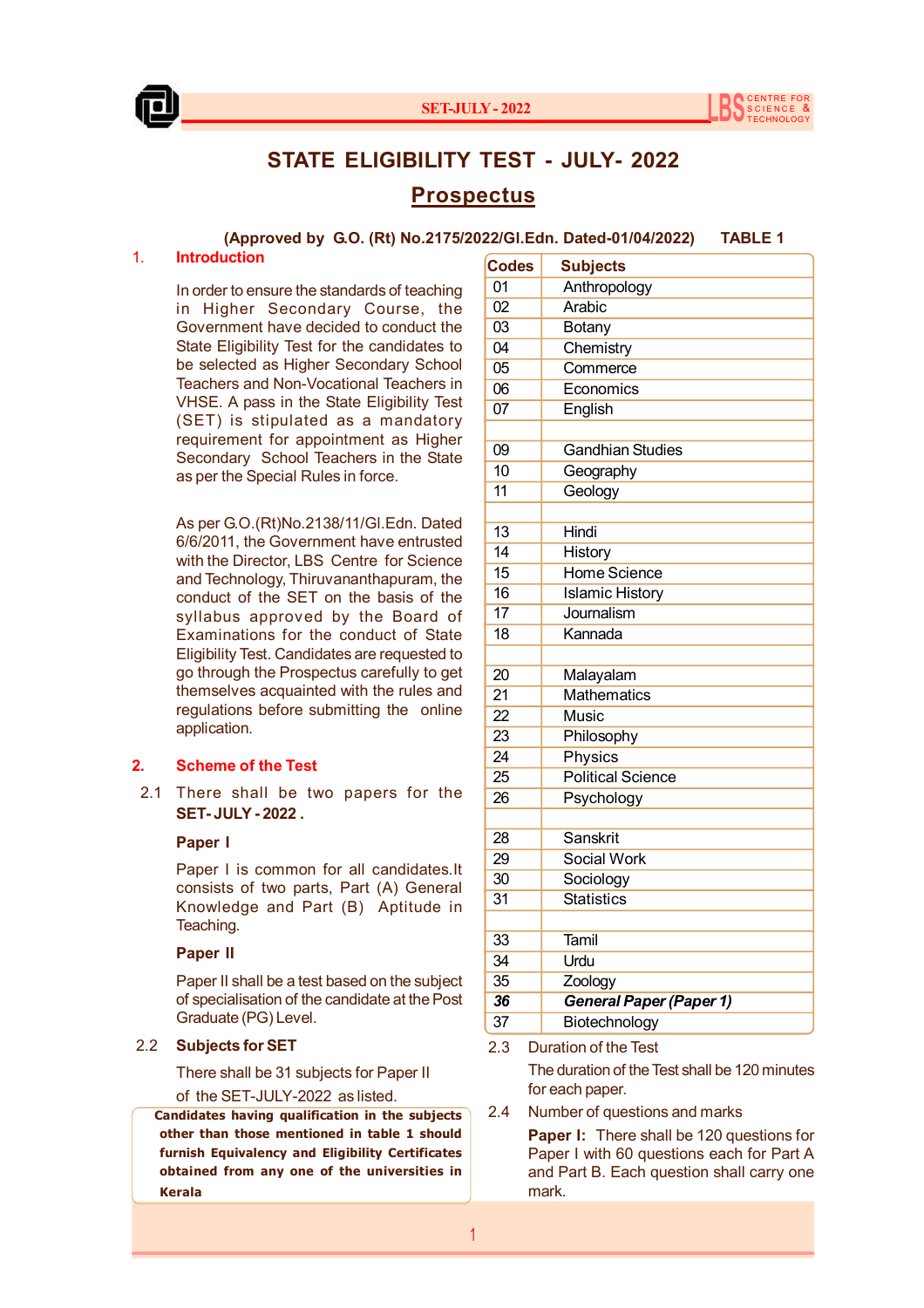#### **SET-JULY - 2022**



**Paper II : There shall be 120 questions** carrying one mark each for the subjects under Paper II except for Mathematics and Statistics. For Mathematics and Statistics there shall be only 80 questions carrying 1.5 marks each.

- 2.5 The questions of both the papers shall be objective in nature and based on single response, ie., for each question four suggested responses (A, B, C, D) will be given of which, only one will be the most appropriate answer and the candidates will have to select and mark their response in the appropriate space provided in the OMR Answer Sheets.
- 2.6 For each correct response the candidates will be awarded 1 mark in both the Papers except for Mathematics and Statistics for which each correct response will be awarded 1.5 marks. Marking more than one response against a question shall be deemed as incorrect answer. No marks shall be deducted for incorrect answers.

#### **Note:**

Detailed instructions for marking the OMR Sheets is given in Page 10.

#### **3. Requirement for Pass**

The minimum requirement for a pass in the State Eligibility Test shall be as follows:

| Minimum Percentage of Marks |    |                    |       |  |
|-----------------------------|----|--------------------|-------|--|
| Category                    |    | Paper I   Paper II | Total |  |
| General                     | 40 | 40                 | 48    |  |
| OBC (Non Creamy Layer)      | 35 | 35                 | 45    |  |
| Differently Abled/SC/ST     | 35 | 35                 | 40    |  |

Note : **OBC and SC/ST candidates availing this concession should submit non-creamy layer/ Caste/Community certificates from the revenue authorities of the Government of Kerala. In the absence of above valid certificate the mark concession will not be given.**

**The percentage of marks for pass shall be calculated as**

#### **Marks secured for ( Paper I + Paper II) Maximum marks for (Paper I + Paper II)X 100**

In computing marks, fraction shall be rounded off only to the first two decimal places in the calculation of aggregate percentage of marks. No rounding off of marks shall be made for calculating the percentage for pass for Paper I and Paper II separately.

#### **4. Syllabus**

The syllabus prescribed for the Test will be based on the core areas in the syllabi in the subjects concerned followed by the Universities in Kerala.

**The approved syllabus of the subjects for SET - JULY- 2022 is available in the official website of the LBS Centre.**

#### **5. Conditions of Eligibility**

- 5.1 Those who have acquired Master's Degree in the subjects concerned with not less than 50% marks or equivalent grade and B.Ed. degree in any discipline from any one of the universities in Kerala or have acquired these qualifications from any other university recognised as equivalent thereto are eligible to apply for the SET JULY - 2022 with certain exceptions as mentioned in the following paragraphs.
- 5.2 For Mathematics, Physics, Chemistry, Botany and Zoology, those having MSc.Ed Degree in the subjects concerned with not less than 50% marks or equivalent grade from any one of the Regional Institutes of Education sponsored by the NCERT are eligible to apply. For Botany and Zoology, those having MSc.Ed Degree in Life Science (with not less than 50% marks or equivalent grade) from any one of the Regional Institutes of Education are also eligible.
- 5.3 For the subjects Anthropology, Commerce, Gandhian Studies,Geology, Home Science, Journalism, Music, Philosophy, Psychology, Social Work, Sociology, and Statistics candidates need not acquire B.Ed. Degree for applying for the State Eligibility Test.
- 5.4 Those who have acquired II class Master's Degree in Communicative English with not less than 50% marks or equivalent grade and BEd. are eligible to appear for SET in English.
- 5.4(a)Candidates who have acquired DLEd/LTTC in Arabic,Urdu and Hindi but do not have B.Ed Degree are eligible to apply for SET JULY-2022.
- 5.4(b)For the subject Biotechnology, those who have masters degree in Biotechnology with not less than 50% marks or equivalent grade and B.Ed degree in natural science are eligible for applying SET-JULY-2022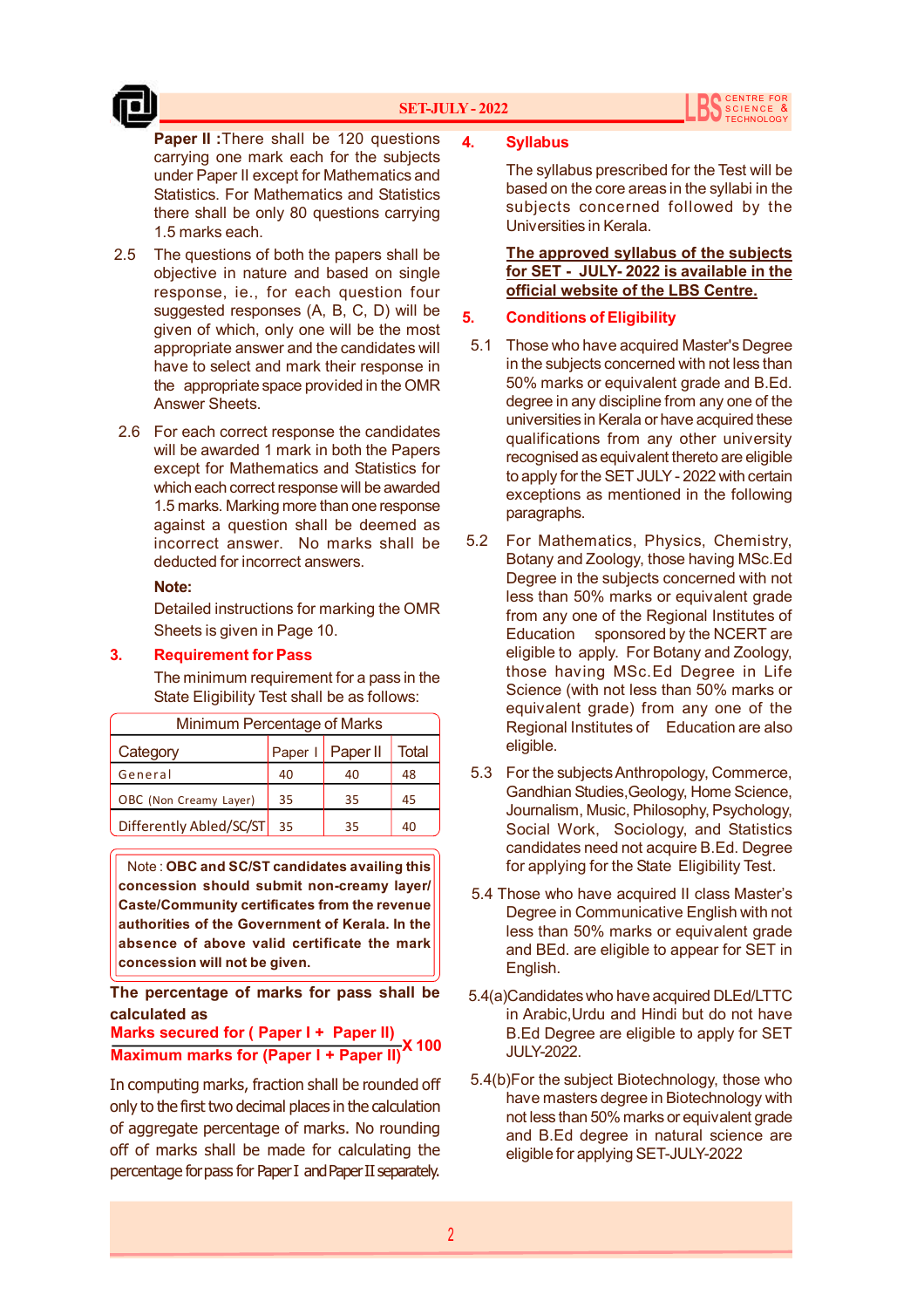#### **SET-JULY - 2022**





- 5.5 Candidates who have acquired B.Ed Degree in Hindi conducted by the Dakshin Bharatha Hindi Prachar Sabha are exempted from the requirement of producing the equivalency certificate, as the degree has been recognized by the Universities in Kerala.
- 5.6 Candidates who have acquired their qualification through Correspondence Courses/Open Universities which are not recognized by any one of the Universities in Kerala are not eligible to appear for the SET. Candidates who have acquired their qualifications through recognized correspondence courses/Open universities and candidates acquired their qualification from a university outside Kerala should obtain and furnish certificates of recognition and equivalency from any one of the Universities in Kerala.
- 5.6(a) Candidates possessing qualification in the subjects other than those mentioned in clause 2.2 should furnish an equivalency and eligibility certificate obtained from any one of the universities in Kerala.
- 5.7 Candidates who have acquired their Master's Degree with the minimum required marks for eligibility to apply for SET and are undergoing the final year course for B.Ed Degree are eligible to apply for the test. Similarly candidates who have acquired their B.Ed Degree and are undergoing the final year of their Post Graduate Programme are also eligible to apply for the test. Such candidates must submit a declaration to this effect, countersigned by the Principal of the institution. Final Year PG/B.Ed candidates must also produce the Certificates of their qualifying examinations passed with the minimum required marks within one year from the date of publication of the results of the State Eligibility Test, failing which they shall be treated as disqualified.

#### 5.8 **Relaxation of Minimum marks for SC/ ST/Differently abled Candidates**

Candidates belonging to SC/ST/Differently abled categories shall be granted a relaxation of 5% marks in the minimum marks prescribed for eligibility to appear for the State Eligibility Test.

#### **6. Age Limit**

No age limit is prescribed for candidates appearing for the SET.

#### **7. Mode of Registration for SET-JULY- 2022**

7.1 Candidates intending to register for the State

Eligibility Test are required to submit the application form and fee through online mode. The candidates may pay the examination fee electronically either by credit/debit card/Net Banking or other modes provided in the website. The fee shall be  $\bar{z}$  1000/- for General/OBC candidates and  $\overline{5}500/$ - for SC/ ST/Differenly abled candidates. Processing charges and GST are to be paid by the candidate as applicable.

#### 7.2 **Mode of Remitting fee**

The mode of payment shall be only be paid through online mode. Cash/Money Order/ Cheque will not be accepted. The application fee will not be refunded under any circumstances.

#### **8.PROCEDURE FOR ONLINE REGISTRATION**

- 8 Candidates who want to apply for SET-JULY-2022 are required to fill the application in online mode only.
	- a) visit www.lbscentre.kerala.gov.in

b) In the **online services** select **SET and other Exams**

**c)** Select **SET-JULY-2022**

#### STEP 1 - **Mobile Number Registration**

As the first step in the registration process, a valid mobile number of the candidate has to be registered. An OTP (One time Password) will be sent to the submitted mobile number for confirmation.

#### STEP 2 - **Filling online application form**

Fill in all the required details (Personal and Academic) and submit. A **Registration ID** will be displayed after the successful submission. This ID has to be kept for future reference.

#### STEP 3 - **Uploading Photo**

Select the photograph file of 200 pixel height and 150 pixel width and file size maximum 30 KB. (see instructions for uploading photo).

#### STEP 4- **Online Payment of Fee**

Candidates can make the payment of application fee through Debit/Credit card/Net Banking or other modes provided in the website.The application fee will not be refunded under any circumstances.

#### STEP 5- **Print Application**

Candidates can take the printout of the filled application only after performing the above steps. The printed application form may be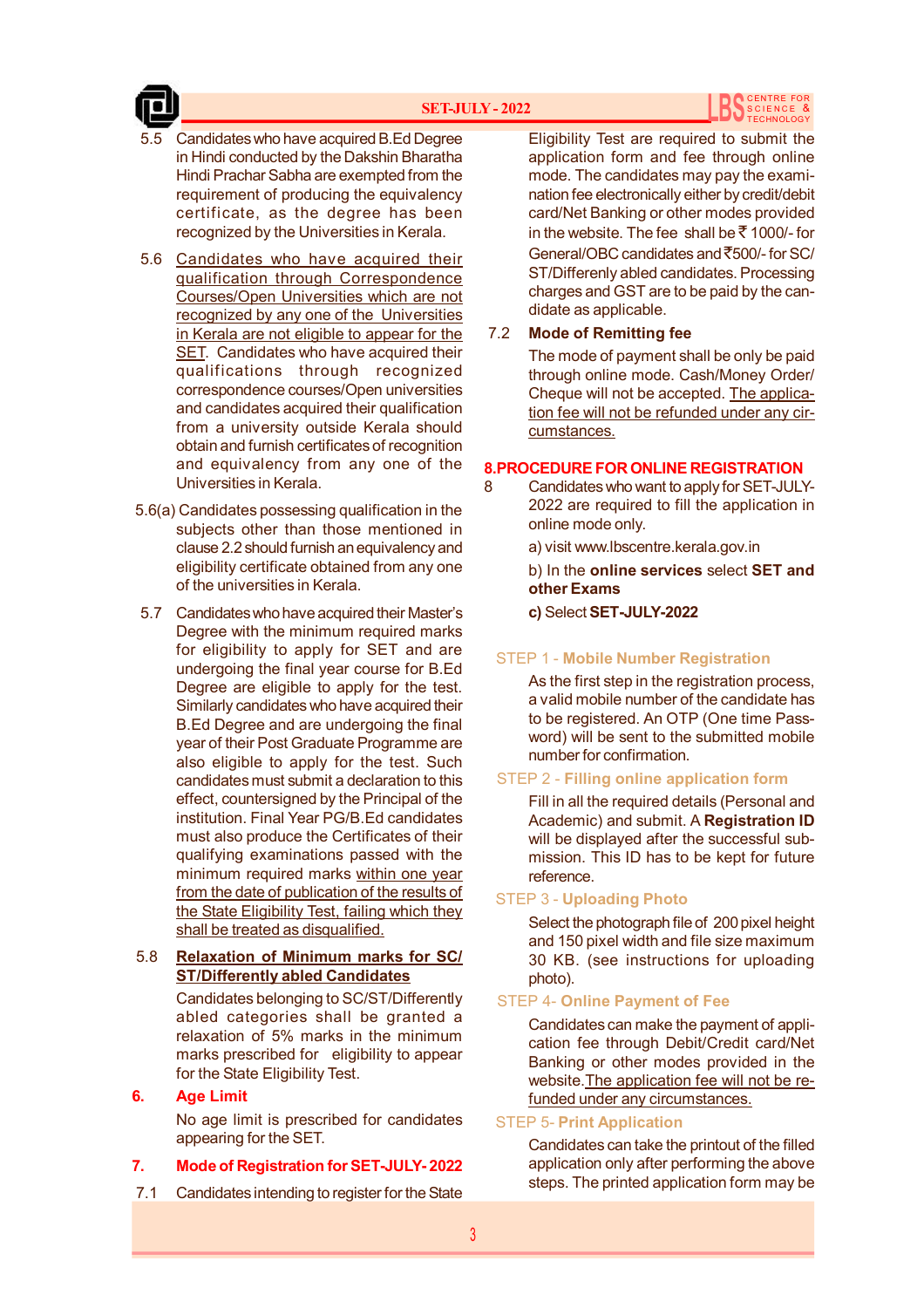

kept for future reference. **In order to avail scribe facility and the relaxation in marks the differently challenged candidates must send the printout of their online application and the copy of the medical certificate (attested by Gazetted Officer) to LBS Centre.** Others need not sent hardcopy of application.

#### **Provision for editing application, after submission.**

**Three days will be given to the candidates for making correction in the application, after the closing date of the online registration. No more correction will be permitted afterwards.**

#### **NOTE**

#### **Instructions for uploading photo**

- i) Photographs should have been taken within one year from the date on which application is sent.
- ii) The face and shoulder of the candidate should be clear and the background should be white/light colored.
- iii) Uploading photographs should be of 200 pixels height, 150 pixels width, not exceeding a file size 30 KB, in jpg format.
- iv) Face should be centrally focused and be at the center of the photograph.
- v) The eyes should be open and vivid.
- vi) Photographs should be without cap or goggles (except those worn in adherence to religious custom). Photographs showing a portion of the face, unclear face and photograph wearing uniform shall not be used.
- vii) Photos taken by mobile phone, webcam or Polaroid camera and photos which are computer generated are not acceptable.
- viii) Light coloured dress should be used in the photographs.

The applications with photographs not as per the instructions from i to viii above will summarily be rejected.

**IMPORTANT: Results of the test shall be prepared based on the details furnished by the candidates in their online application regarding their eligibility for relaxation of minimum marks for a pass in the test. Subsequent claims for inclusion in the list of eligible candidates for such relaxation shall not be permitted. Pass certificate shall be issued only after verifying the genuineness of the original caste/ category certificate. Verification of documents**

**will be done only for those candidates who pass the test.**

**Original Non-Creamy Layer Certificate valid at the time of online registration for SET-JULY-2022 only will be accepted along with the application for SET- Certificate**

#### 9 **Important points for filling in the online application form**

- 9.1 The name of the candidate should be filled in exactly as given in the SSLC book, as SET Certificate will be issued only in the name furnished by the candidate.
- 9.2 The District opted as the Centre for Test and the subject opted for SET should be filled in correctly.
- 9.3 A candidate will be allowed to appear for the SET only in the District opted by him/her.

#### **10. Test Centres**

There will be Test Centres at all the District Head Quarters in the State (Districts and District Codes are given below). A candidate can select a District Head Quarter as Test Centre. Change of District Centre once selected will not be allowed under any circumstances. The Venue will be allotted by the Director, LBS Centre for Science & Technology, Thiruvananthapuram which will be intimated to the candidates in due course when Admit Cards are released online.

| Codes | <b>Districts</b>          |
|-------|---------------------------|
| 01    | <b>THIRUVANANTHAPURAM</b> |
| 02    | <b>KOLLAM</b>             |
| 03    | <b>PATHANAMTHITTA</b>     |
| 04    | <b>ALAPPUZHA</b>          |
| 05    | <b>KOTTAYAM</b>           |
| 06    | <b>IDUKKI</b>             |
| 07    | <b>ERNAKULAM</b>          |
| 08    | <b>THRISSUR</b>           |
| 09    | <b>PALAKKAD</b>           |
| 10    | <b>MALAPPURAM</b>         |
| 11    | <b>KOZHIKODE</b>          |
| 12    | <b>WAYANAD</b>            |
| 13    | <b>KANNUR</b>             |
| 14    | KASARAGOD                 |

#### **11. Online Admit Card for the Test**

The admit card for the SET will be prepared for only those candidates who have successfully registered The District opted for the test and Subject for the test in the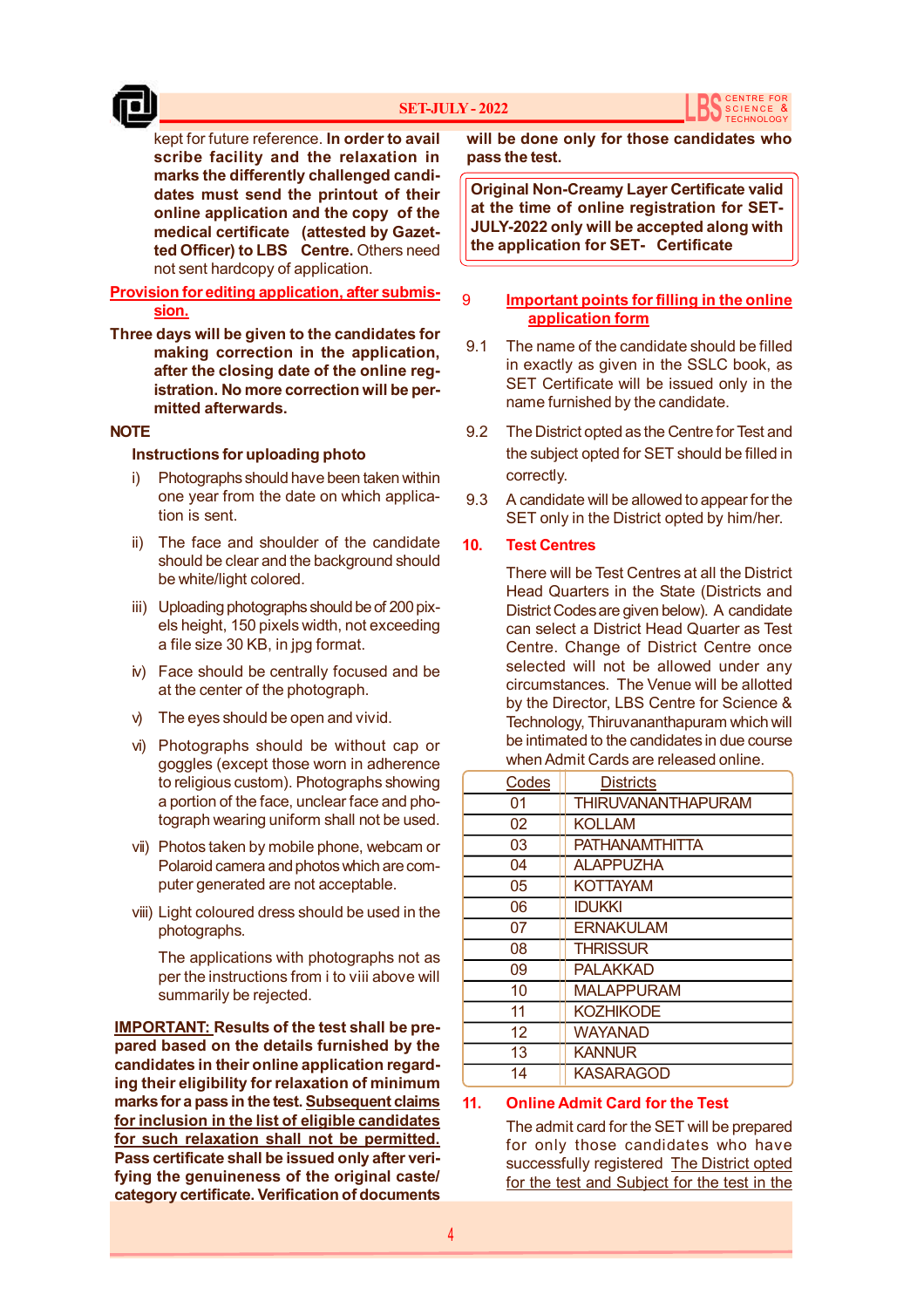admit card will be based on the data furnished by the candidate in their online application. The admit card will be available in the website of the LBS Centre www.lbscentre.kerala.gov.in from the date which will be announced later in leading dailies and in the official website of the LBS Centre.

**Candidates are advised to visit the websites and keep a constant watch on the leading print and electronic media, pertaining to notifications/instructions regarding SET**

- 11.1 **Procedure for obtaining Admit Card**
	- a) Visit the Website www.lbscentre.kerala.gov.in
	- b) click the link **SET-JULY 2022**
	- c) click `**Print Your Admit Card**'
	- d) Enter the Registration ID, Site Access Key when prompted.
	- e) Take a printout of the Admit Card displayed on the screen.

Read the instructions printed on the Admit Card carefully before going for the test.

#### **12. Answer Sheet**

- 12.1 Separate Answer sheet (OMR Answer Sheet) will be given to mark responses for each paper.
- 12.2 A specimen copy of the OMR Answer sheet is attached.
- 12.3 Only blue/black ink ball-point pen shall be used for marking in the OMR answer sheet.
- 12.4 Each answer sheet has a unique printed BAR CODE that will be used as a secret code against which the evaluation takes place. If a candidate tampers, mutilates or damages the bar code, he/she will be disqualified and his/her candidature will be cancelled. The answer sheet in respect of such candidates will not be valued and they will be debarred from appearing for the SET for two subsequent chances.
- 12.5 Candidates are warned that they should enter only the necessary information as required on the left part of the OMR answer sheet. Any additional information which is not required and which may help to identify the candidate, that is made on any part of the OMR sheet, will disqualify the candidate and his candidature will be cancelled without any further intimation in this regard. Further,

such candidates will be debarred from appearing for SET for two subsequent chances.

 12.6 Facility shall be provided for issuing a carbon copy of the OMR sheet to the candidates. The invigilator in the examination hall shall detach the carbon copies of the OMR sheets on completion of each paper, and hand them over to the candidates. Candidates can verify the same with the answer keys published subsequently. No complaints from candidates regarding valuation of answer sheets will be considered if any tampering with the entries in the carbon copy is detected. Moreover any tampering with the carbon copy will invoke legal action against the candidate amounting to debarring from appearing for SET in future.

#### **13. Special Instructions for the Test**

- 13.1 The candidates shall be present at the Examination Hall 30 minutes before the prescribed time for the commencement of the test.
- 13.2 The question paper will be given in the form of a Question Booklet bearing a Question Booklet Number, Version of the Question Booklet (A/B) on the front page. The candidate shall mark the Booklet Number and Version of the Booklet correctly on the OMR Sheet.
- 13.3 The candidates will not be permitted to use calculator, mobile phone or any other electronic equipment in the Examination Hall.
- 13.4 Rough work/calculations can be made only in the blank sheet of the Question Booklet.

#### **14. Publication of Answer Keys**

 14.1 The answer keys of all subjects will be published in the official websites of the LBS Centre immediately after the examination. Complaints, if any, from the candidates regarding the answer keys may be sent to the Director, LBS Centre, in writing, within five calendar days from the date of publication of the keys. The complaint should be accompanied with a DD for  $\overline{\mathfrak{r}}$ 300/- for each question challenged by the candidates. The DD should be drawn from any branch of a nationalised bank in favour of the Director, LBS Centre payable at Thiruvananthapuram. If the complaint/complaints regarding a question or questions is/are found genuine,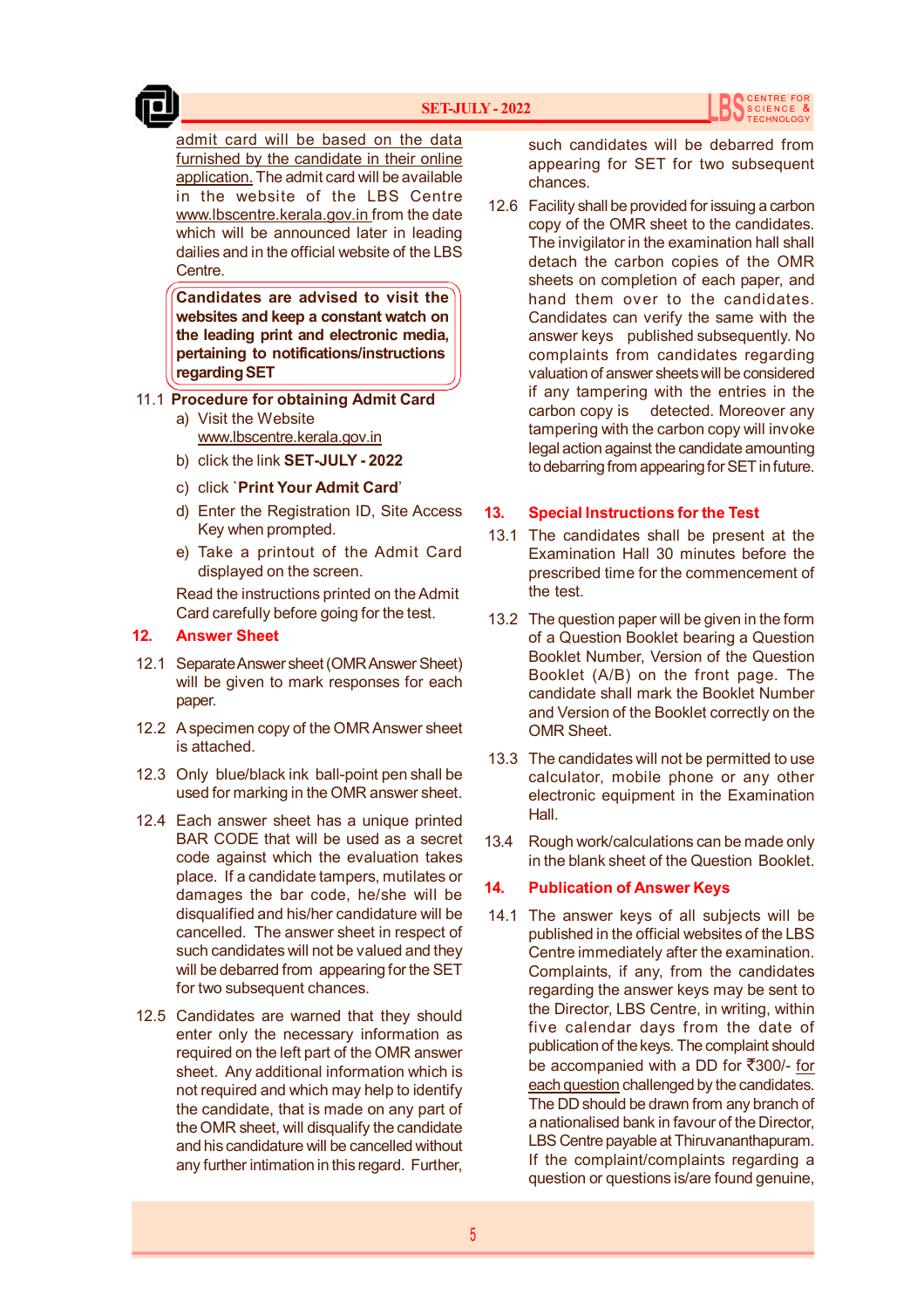

the fee remitted for that question/questions will be refunded to the complainant. **Complaints not accompanied by the prescribed fee and supporting documents will not be permitted.** The complaints, received will be placed before a panel of experts constituted by the Director, LBS Centre and the decision of the experts will be final. Complaints received after five calendar days from the date of publication of answer keys will not be entertained.

#### 14.2 **Exclusion of Question(s) from Evaluation**

The Director, LBS Centre is authorised to exclude from evaluation any question or questions found to be wrong or question/s with answers not appropriate, as recommended by the panel of experts. When a question(s) is/are excluded from evaluation, the mark(s) allotted to that question(s) is/are also excluded from evaluation.

#### **15. Valuation**

- 15.1 A fully computerized system has been adopted for the valuation of the answer scripts using Optical Mark Reader (OMR) for the preparation of the results.
- 15.2 Since the valuation will be error free under the above system, there is no provision for revaluation or rechecking of the answer scripts or recounting of the marks scored. However, those who want to get a photocopy of the OMR Answer Sheet shall be provided the same on payment of a fee of  $\overline{\xi}500/$ - per paper. Application for providing photocopy shall be made within a period of one month from the date of publication of results. Late applications will not be considered.

#### **16. Declaration of results**

The details of marks and the eligibility status secured by the candidates appeared for SET JULY - 2022 will be published in the websites of the LBS Centre. Those who are eligible to be declared as successful shall have to produce the required documents for verification and issue of certificates.

#### **17. Documents to be Produced by Eligible Candidates**

Eligible candidates as per Clause 16 shall send the following document to the Director, LBS Centre, Nandavanam, Thiruvananthapuram for verification.

1. Filled in application form for SET JULY-2022 Certificate downloaded from the official website of the LBS Centre

- 2. Copies of the following documents attested by a Gazetted Officer
	- a) Provisional/Original Certificate and Marklist/Grade Sheet of PG Degree
	- b) Provisional/Original Certificate and Marklist/Grade Sheet of B.Ed **Degree**
- 3. Recognition and Equivalency Certificate from any one of the Universities in Kerala, if applicable.
- 4. Equivalency Certificate from any one of the Universities in Kerala, in the case of candidates possessing qualifications in subjects other than those mentioned in the list of subjects in Clause 2.2.
- 5. **Original Caste/Category certificate (valid during the online registration of SET-JULY-2022) of the candidate eligible for relaxation of minimum marks for a pass.**
- 6. Final year PG/B.Ed Candidates who have appeared for the SET-Examination must submit a declaration in the prescribed format duly attested by the Principal.

#### **18. Issue of Certificates**

Candidates who have been declared as successful in the test shall produce their qualifying certificates within a period of one year from the date of publication of the results of the test along with their application for SET certificate.

Those who apply for SET certificate after the elapse of one year from the date of publication of results shall pay a late fee of `500/- (Rs.Five hundred only) for the next one year and an additional amount of  $\overline{\text{5}}250/$ - (Rs.Two hundred and fifty only) for each subsequent year, thereafter. The fee shall be paid as Demand Draft drawn from a Nationalized Bank in favour of the Director, LBS Centre for Science and Technology payable at Thiruvananthapuram.

This condition is not applicable to candidates admitted to the test according to Clause 5.7 of the prospectus.

Certificates signed by the Director of General Education will be issued to the candidates who pass the SET, after verification of the documents produced by the candidates as per Clause 17.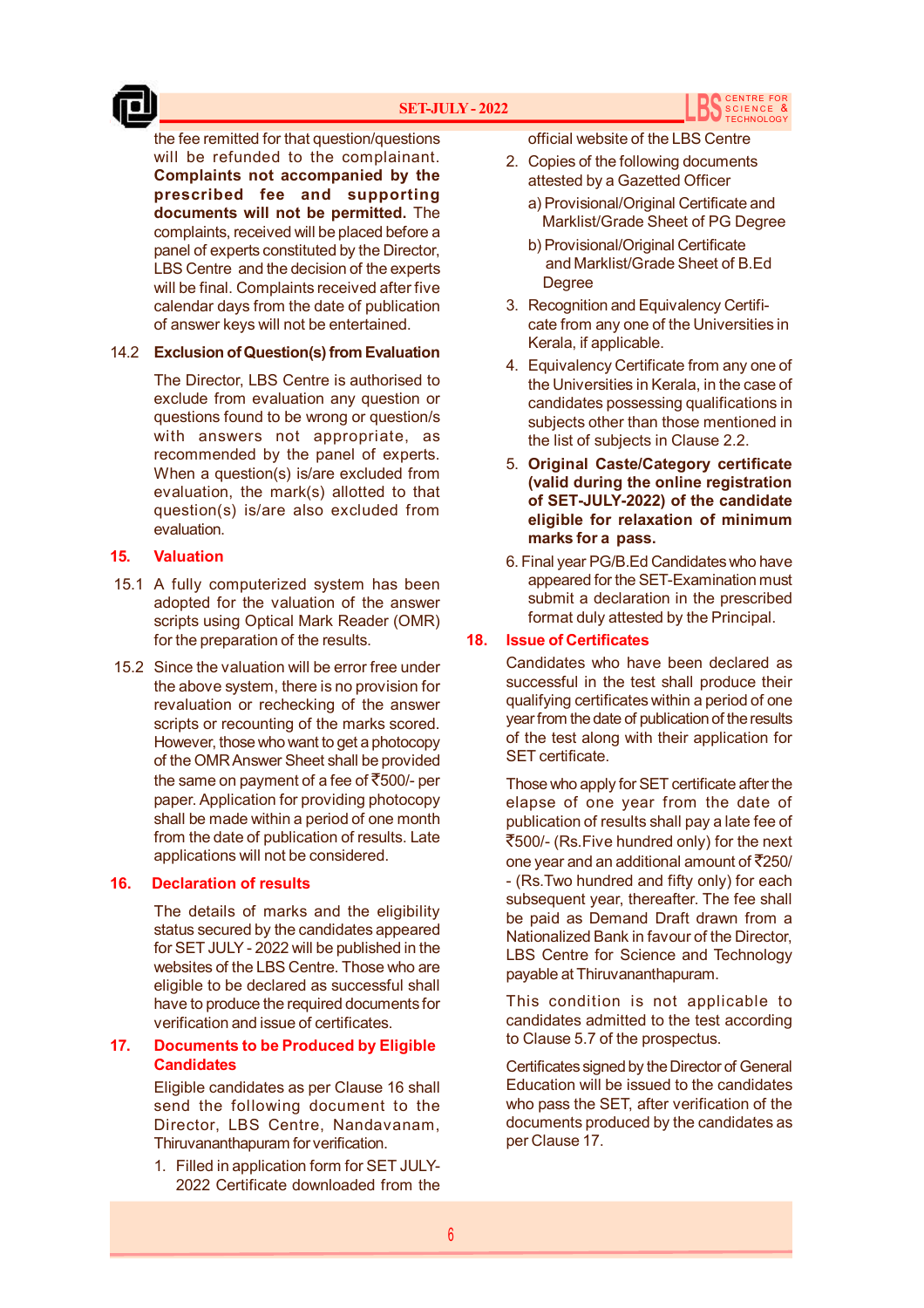

#### **SET-JULY - 2022**

#### **19. Issue of Duplicate Certificates**

If the Certificate once issued is irrecoverably lost, a Duplicate Certificate will be issued to the candidate who apply for the same to the Director, LBS Centre for Science and Technology on payment of the fee of `1000/-. The following documents shall be attached with the request for the issue of Duplicate Certificate.

- i. A Demand Draft for  $\overline{\mathfrak{C}}$ 1000/- (Rupees one thousand only) drawn from a Nationalised Bank in favour of the Director, LBS Centre for Science and Technology, payable at Thiruvananthapuram.
- ii. An affidavit in stamp paper worth  $\overline{\xi}$ 100/to the effect that the SET Certificate issued to the candidate has been irrecoverably lost, duly attested by a Notary Public/First Class Judicial Magistrate and other relevant certificates.

#### **20. Notification**

Notifications containing the time schedule and other related matters of SET-JULY - 2022 will be issued by the Director, LBS Centre for Science and Technology, Thiruvananthapuram.

#### **21. Jurisdiction**

In matters of disputes, the jurisdiction will be the Honourable High Court of Kerala at Ernakulam.

#### **22. Power of Government to make rules.**

Any other items not specifically covered in this Prospectus will be decided by the Secretary to Government, General Education Department, Kerala and his decision shall be final.

S/d.

**DIRECTOR** THIRUVANANTHAPURAM LBS CENTRE FOR SCIENCE AND TECHNOLOGY

#### **Points to remeber**

- **1. First Year PG/B.Ed candidates are not eligible to apply for SET.**
- **2. During the Online Registrtion care must be taken to specify the "reservation category" of the candidate correctly. Change in reservation category after submission of the online registration will not be permitted.**
- **3. Application fee will be accepted through online mode only. Fee once remitted will not be refunded.**
- **4. Candidates are admitted to the examination provisionally. SET Pass Certificate will be issued only after the verification of relevant documents.**
- **5. Answer Key/Question Challenge without supporting documents will not be permitted.**

## **IMPORTANT**

**The applicants who are studying in the final year PG/B.Ed at the time of applying for SET, should submit a declaration in the prescribed format duly attested by the Principal and the same has to be submitted, while applying for Original SET Certiticate. Format of Declaration avaible in the website.**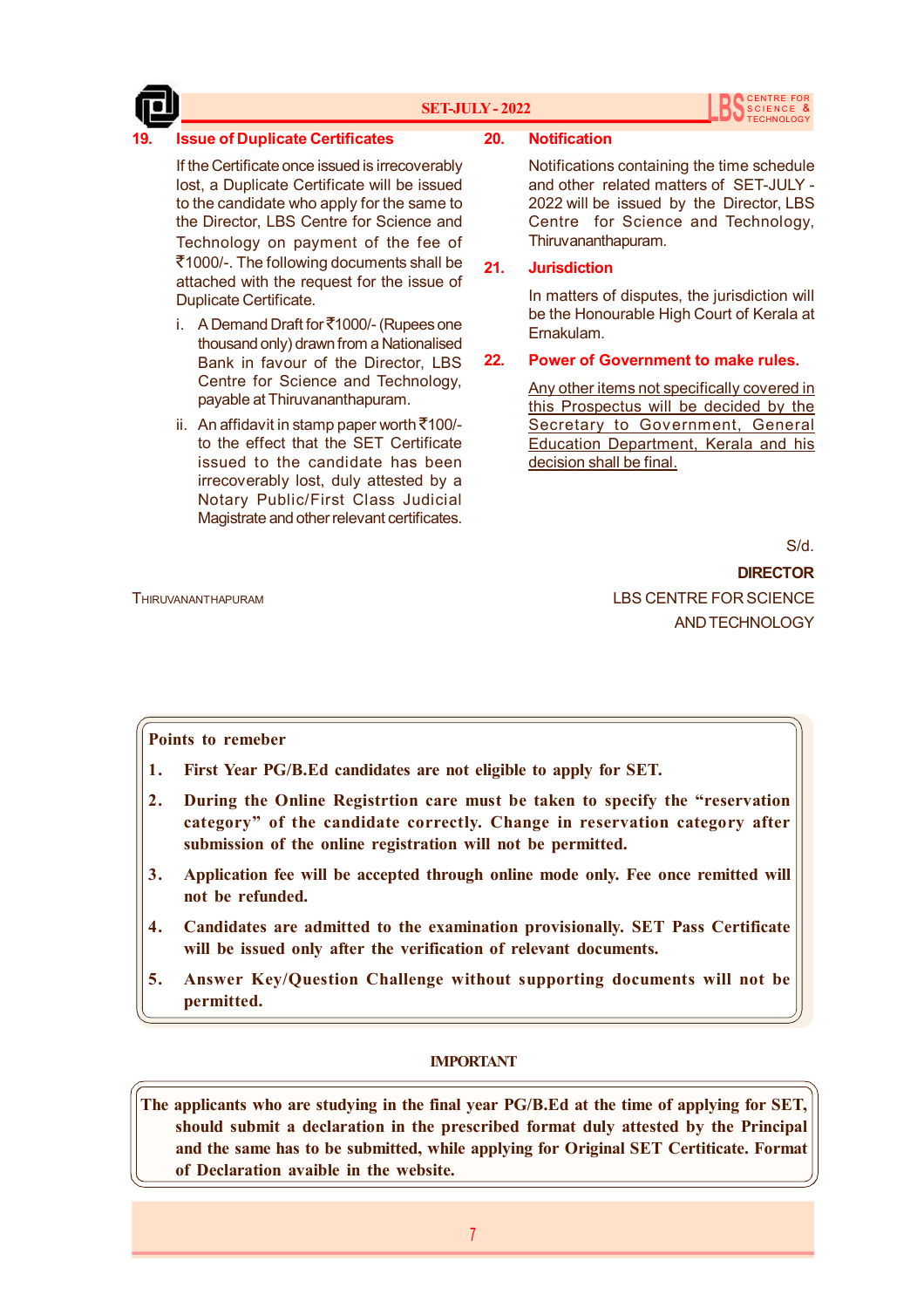**Attention of Invigilator: At the end of exam, please fold at the perforation and then tear** 



*\* Should be filled in after receiving the Question-Booklet. (Please Turn Over)*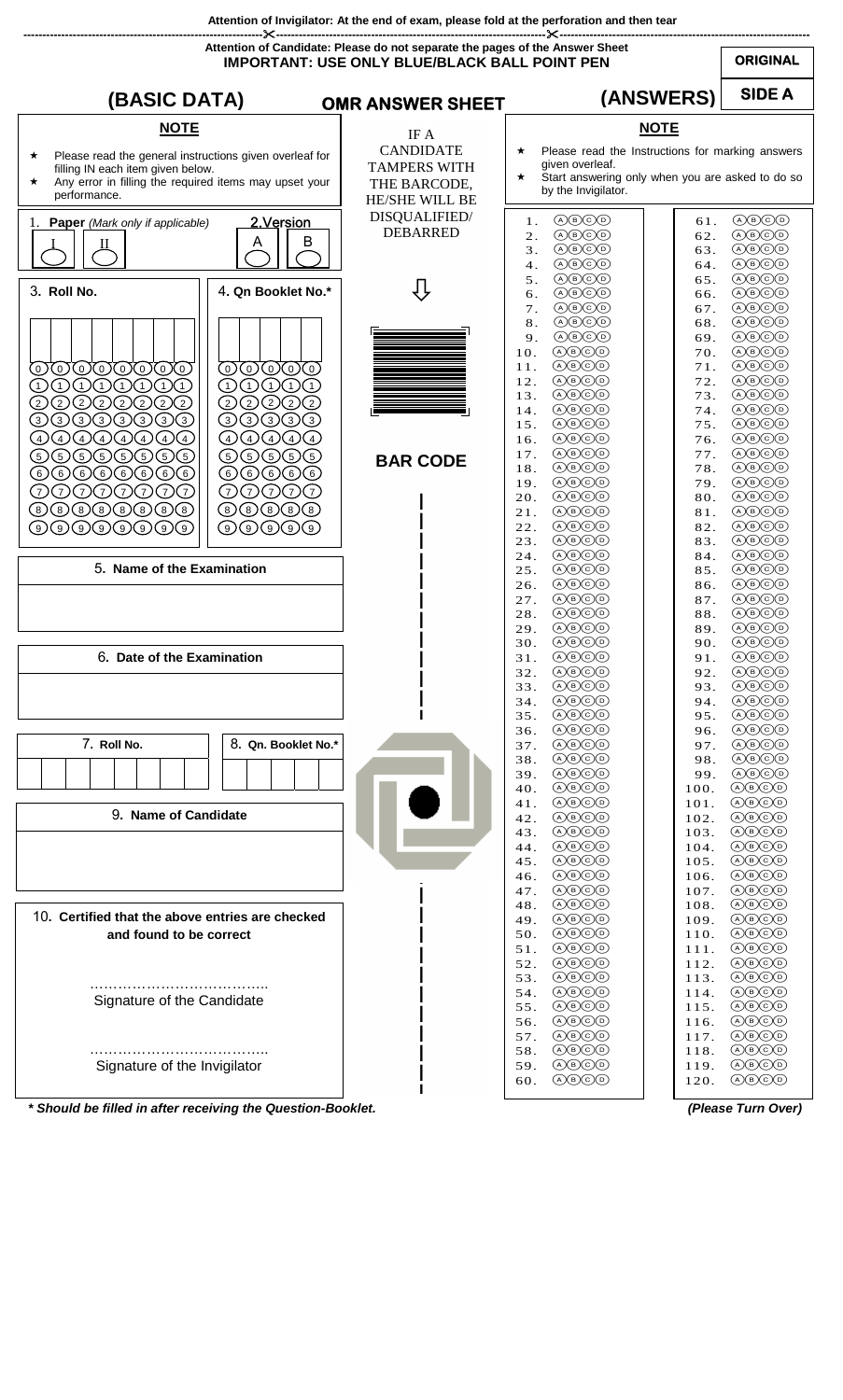#### **GENERAL INSTRUCTIONS**

The OMR Answer Sheet has an Original Sheet and a Candidate's Copy below it glued together at the top. Candidate should not separate the pages of the Answer Sheet. The Items marked by the candidates in the original OMR Sheet will be carried over to the candidate's copy in the form of Impressions. Hence while marking in the Original Sheet, Candidate should ensure that the pages are aligned properly and enough pressure is given, so that the markings made in the Original Sheet against each item are exactly reproduced in the Candidate's Copy.

The Answer Sheet has two parts - "Basic Data" on the left side and "Answers" on the right, with a thin perforation in between, length wise.

All entries in the Answer Sheet are to be made in the Original Sheet only.

Fill in the boxes and darken the appropriate bubbles using a **black/blue ink ball point pen.**

Fill in all the entries on the "Basic Data" part before beginning to answer questions on the "Answers" part.

Entries regarding the Question Booklet No. should be filled in only after receiving the Question Booklet.

At the end of the Examination, the Candidate will hand over the OMR Answer Sheet to the Invigilator, who will first tear off the original sheet from the Candidate's copy. The Candidate's copy will be handed over to the candidate. Thereafter the Original sheet will be separated along the perforation in the presence of the Candidate.

#### **WARNING**

- **Pen Marking once made is final.**
- **Trying to erase an already marked bubble might leave a hole (tear) on the OMR Sheet or make dark smudges which will give an improper result with OMR reader.**
- **Trying to darken an already erased bubble will also lead to an unpredictable result.**
- **In the case of Improper bubbling/erasing/whitening etc, the reading of the OMR Machine will be taken as final and any arguments to defend such actions will not be entertained.**
- **To avoid any such misinterpretation, make sure that only one bubble corresponding to the correct response is darkened against each question. All other options should be left blank. Start darkening the bubble only after reading the question thoroughly and deriving at the correct response.**
- **Use of white fluid or any other correction fluid to erase the pen marking once made is not permitted.**

#### **INSTRUCTIONS FOR MARKING ANSWERS**

**Mark your answers by darkening the appropriate bubbles with a black/blue ink ball point pen. Do not use pencil. Use of fountain pen, Gel pen or sketch pen and use of any color ink other than black/blue are not permitted.** 

**Marking should be dark and the bubbles should be filled completely.** 

**Please darken only one bubble for each question.** 

**Once darkened, the bubble should not be erased.** 

**Please make the marks only in the spaces provided. Do not make any stray marks ELSEWHERE in the Answer Sheet.** 

#### **Correct method of marking answer.**



## **Here are some wrong methods of**

#### **marking answers**

| Use of tick mark                |
|---------------------------------|
| Use of Cross mark               |
| Use of dot $(.)$                |
| Use of Line Mark                |
| Partially or Half filled Bubble |
| Marks outside the Bubble        |
| More than one darkened bubble   |
| More than one Marking           |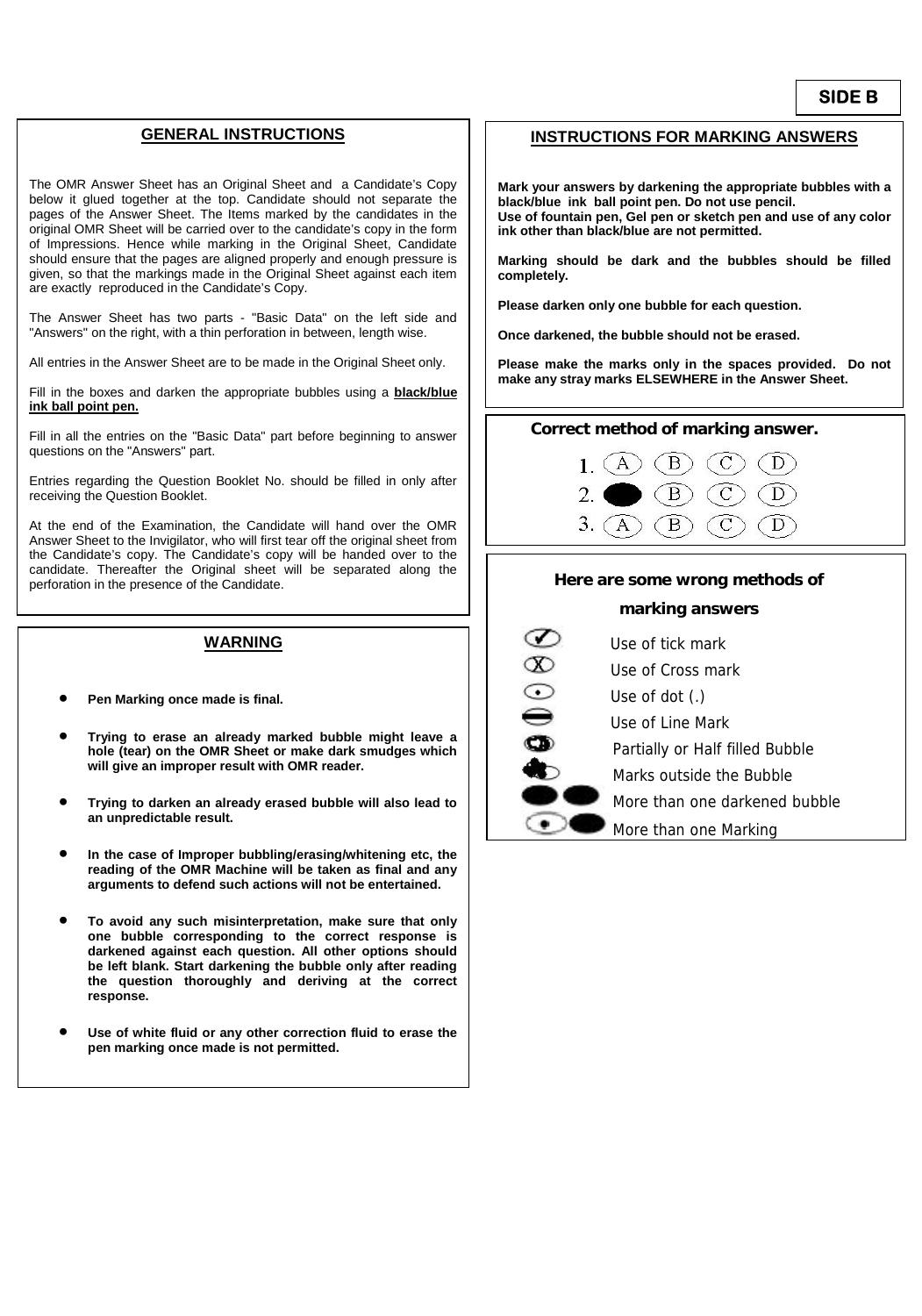



## **INSTRUCTIONS TO CANDIDATES FOR FILLING IN THE OMR ANSWER SHEET**

#### **(Please refer to clause 12 of the Prospectus)**

- 1. Candidates appearing for SET shall ensure that his/her OMR Answer sheet has two sheets - the Original and a thin Carbon Copy attached to it. The Candidate should not separate the pages of the Answer Sheet. The items marked by the candidate in the original sheet will be carried over to the carbon copy in the form of impressions. Hence, while marking the original sheet the candidate should ensure that the two pages are aligned properly and enough pressure is given so that the markings made in the Original Sheet against each item are exactly reproduced in the Carbon Copy.
- 2. All entries in the Answer Sheet are to be made in the Original Answer Sheet only.
- 3. A specimen copy of the OMR Answer sheet is attached to the Prospectus for familiarisation.
- 4. The Answer Sheet has two parts- "BASIC DATA" on the left side and "ANSWERS" on the right, with a thin perforation in between, length wise. Fill in all the entries on the left side (Basic Data part) before beginning to answer the questions.
- 5. Filling BASIC DATA part (left side of the sheet).

The following boxes and appropriate bubbles should be filled in with black/blue ink ball point pen.

- i. **Paper**: As there are two papers for the SET, fill in the bubble corresponding to the paper the candidate is appearing (ie; Paper-I or Paper-II) in Box No. 1
- ii. **Version:** The question papers are printed in two versions(Version A and Version B) Candidates should write the version of the question booklet received by them in Box No. 2
- iii. **Roll number**: Enter/Fill in the Roll Number as given in the Admit Card in boxes 3 and 7. The Roll number should be entered without any correction or over writing.
- iv. **Question Booklet Number**\*: In the boxes 4 & 8 of the OMR sheet, the candidate should enter his/her Question Booklet Number

*\* Note:* The "Question Booklet Number and Version" should be filled in only after receiving the Question Booklet.

- v. **Name of the Examination**: Write the name of the examination as SET- JULY - 2022, in Box 5.
- vi. **Date of Examination**: Write down the date of Examination in Box 6.
- vii. **Name of Candidate**: Name of the candidate is to be entered in Box 9 as given in the Admit Card.
- viii. **Certification**:The candidate has to sign in Box 10 and the signature should be identical with the signature affixed in the Admit Card and in the Attendance Sheet.
- 6. **ANSWERS**: (Right side of the OMR Sheet)

Do not write your Roll Number or Name or make any stray mark on this part of the sheet.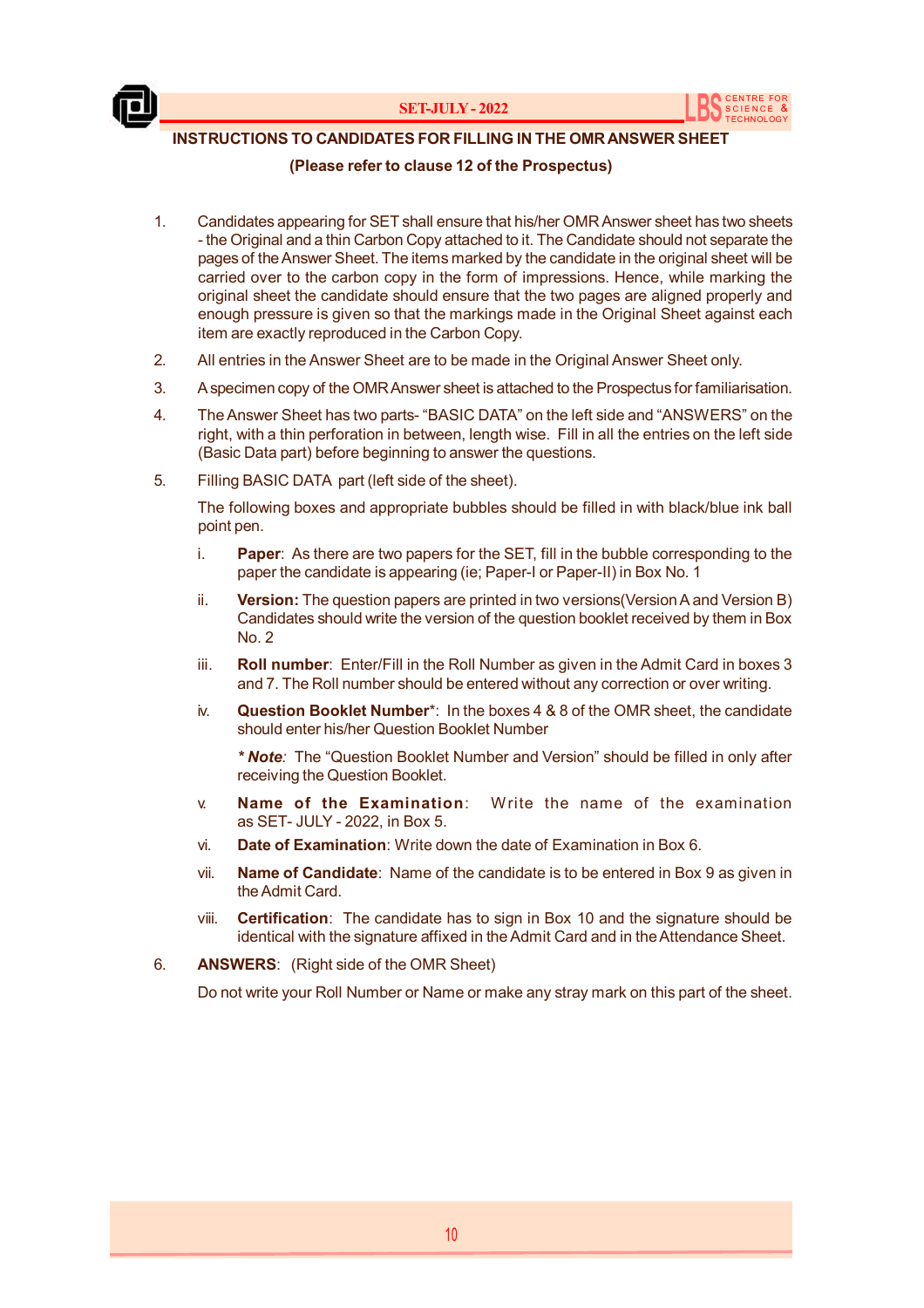

a) Method of marking answers:

Each question will have four suggested answers given as choices (A), (B), (C) & (D). The most appropriate answer will have to be selected. Thereafter, using black/blue ink ball point pen, darken the bubble corresponding to the most appropriate answer. For example, if the answer to question No. 2 is A, bubble A has to be darkened as shown below.

| Qn. No. | <b>Answer Choice</b> |   |  |  |
|---------|----------------------|---|--|--|
| 4       |                      | B |  |  |
| 2       |                      |   |  |  |
| 3       | P                    |   |  |  |

- b) Darken only one bubble for each question. The bubble should be filled as completely as possible as shown above.
- c) Here are some wrong methods of marking answers

|    | Use of tick mark                       |
|----|----------------------------------------|
|    | <b>Use of Cross mark</b>               |
|    | Use of dot (.)                         |
| ∊  | <b>Use of Line Mark</b>                |
| CD | <b>Partially or Half filled Bubble</b> |
|    | <b>Marks outside the Bubble</b>        |
|    | More than one darkened bubble          |
|    | <b>More than one Marking</b>           |

*In the above cases even if the candidate has marked the correct answer, it will not be correctly read by the OMR scanner.*

*Warning:* Extra care is needed while handling the OMR Answer sheet. Any mistake in filling in the data required in the OMR Answer sheet will affect the valuation of the script adversely.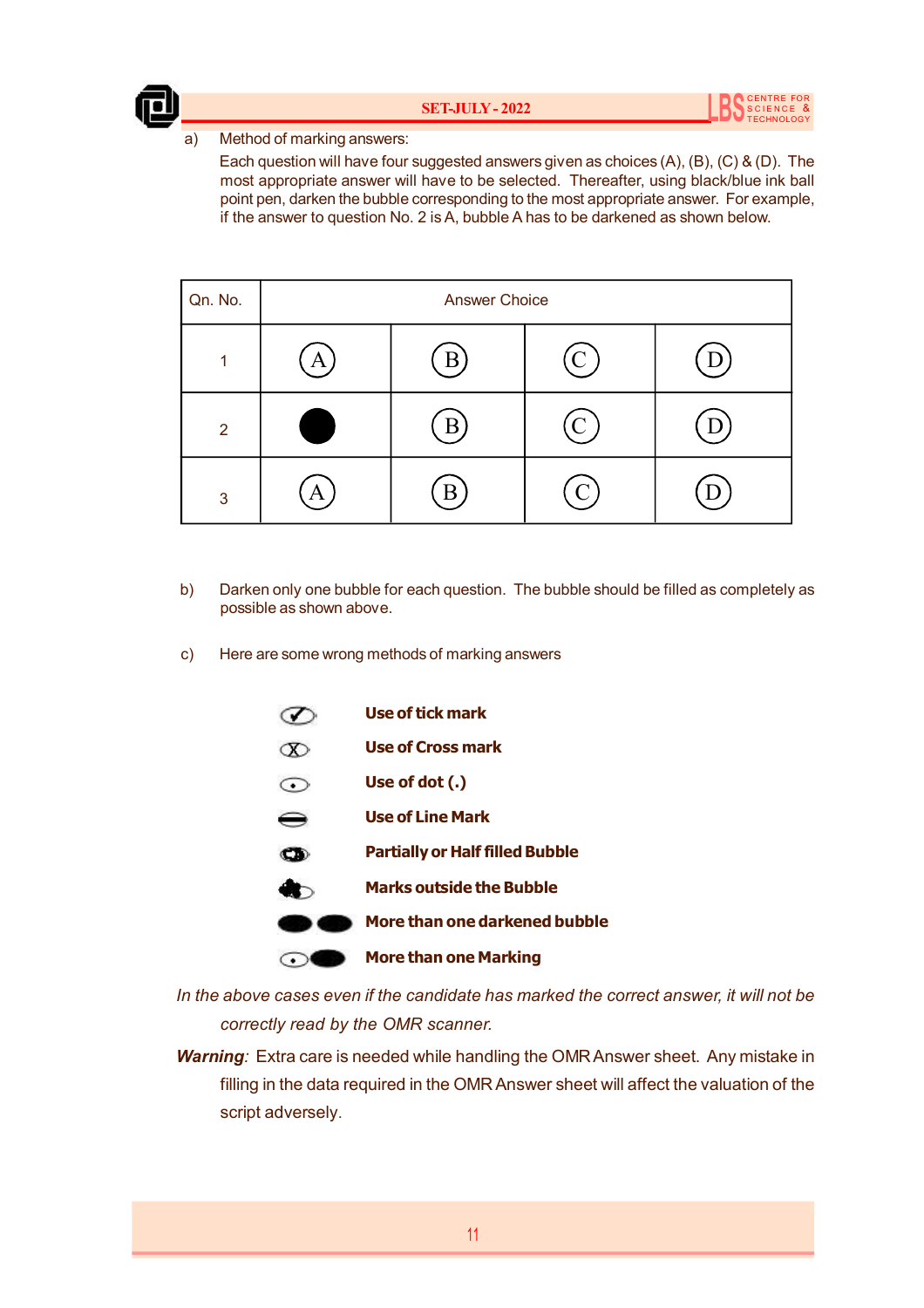



## സംസ്ഥാന യോഗൃതാ നിർണ്ണയ പരീക്ഷ (സെറ്റ്) – ജൂലൈ–2022

സർക്കാർ ഉത്തരവ് ജി.ഒ..(ആർ.ടി)നം.2175/2022 പൊ.വി.വ തീയതി 01/04/2022

പ്രകാരം അംഗീകരിച്ചത്

(ഇംഗ്ലീഷിലുള്ള പ്രോസ്പെക്ടസിലെ പ്രധാനപ്പെട്ട ഭാഗങ്ങളുടെ മലയാള പരിഭാഷ മാത്രമാണ് ചുവടെ ചേർക്കുന്നത്. ഈ പരിഭാഷയുടെ വ്യാഖ്യാനത്തിൽ എന്തെങ്കിലും അഭിപ്രായ വ്യത്യാസ മുണ്ടായാൽ ഇംഗ്ലീഷിലുള്ള പ്രോസ്പെക്ടസിന്റെ അടിസ്ഥാനത്തിലുള്ള വ്യാഖ്യാനങ്ങൾ ആധി കാരികമായി കണക്കാക്കപ്പെടും.)

#### 1. ആമുഖം

ഹയർസെക്കണ്ടറി കോഴ്സിന്റെ ഉയർന്ന അദ്ധ്യാപന നിലവാരം നിലനിർത്തുന്നതിനുവേണ്ടി, ഹയർ സെക്കണ്ടറി, വൊക്കേഷണൽ ഹയർ സെക്കണ്ടറിയിലെ നോൺ വൊക്കേഷണൽ അദ്ധ്യാ പകരായി തെരഞ്ഞെടുക്കപ്പെടേണ്ടവർക്കായി സർക്കാർ ഒരു സംസ്ഥാനതല യോഗൃതാ നിർണ്ണയ പരീക്ഷ (സെറ്റ്) നടത്തുവാൻ തീരുമാനിച്ചു. സ്പെഷ്യൽ റൂൾസ് പ്രകാരം സംസ്ഥാന യോഗൃതാ നിർണ്ണയ പരീക്ഷ (സെറ്റ്) യിലെ വിജയമാണ് ഹയർസെക്കണ്ടറി സ്കൂൾ അദ്ധ്യാപക നിയമന ത്തിനുള്ള ഒരു യോഗ്യതയായി കണക്കാക്കിയിരിക്കുന്നത്.

സർക്കാർ രൂപീകരിച്ച ബോർഡ് ഓഫ് എക്സാമിനേഷൻസ് അംഗീകരിച്ച സിലബസ്സ് പ്രകാര മുള്ള സെറ്റ് പരീക്ഷയുടെ നടത്തിപ്പ്, ബന്ധപ്പെട്ട സർക്കാർ ഉത്തരവുകൾ പ്രകാരം എൽ.ബി.എസ് സെന്റർ ഡയറക്ടറെയാണ് ഏൽപ്പിച്ചിരിക്കുന്നത്. പരീക്ഷാർത്ഥികൾ പ്രോസ്പെക്ടസ് പൂർണ്ണ മായി വായിച്ചു മനസ്സിലാക്കിയതിനുശേഷം മാത്രമേ അപേക്ഷ പൂരിപ്പിച്ച് ഓൺലൈനായി സമർപ്പി ക്കാവു.

- പരീക്ഷാരീതി  $\overline{2}$ 
	- സെറ്റ്-ജൂലൈ-2022 പരീക്ഷയ്ക്ക് 2 പേപ്പറുകൾ ഉണ്ടായിരിക്കും.  $2.1$

പേപ്പർ | എല്ലാവർക്കും പൊതുവായിട്ടുള്ളതായിരിക്കും. ഈ പേപ്പറിന് രണ്ട് ഭാഗ ങ്ങൾ ഉണ്ടായിരിക്കും. എ. പൊതുവിജ്ഞാനം, ബി. അദ്ധ്യാപന അഭിരുചി. പേപ്പർ || ബിരുദാനന്തര ബിരുദ തലത്തിൽ പഠിച്ച വിഷയത്തെ അസ്പദമാക്കി യായിരിക്കും.

സെറ്റ് പരീക്ഷയുടെ വിഷയങ്ങൾ  $2.2$ 

> പട്ടികയിൽ (പേജ് 1 കാണുക) പറഞ്ഞിരിക്കുന്ന 31 വിഷയങ്ങൾക്ക് സെറ്റ് (പേപ്പർ ||) പരീക്ഷ ഉണ്ടായിരിക്കും. പേജ് ഒന്നിലെ പട്ടികയിൽ പറഞ്ഞിട്ടില്ലാത്ത വിഷയ ങ്ങളിൽ ബിരുദാനന്തര ബിരുദം നേടിയവർ, കേരളത്തിലെ എതെങ്കിലും സർവ്വക ലാശാലയിൽ നിന്നുള്ള അംഗീകാരവും തുല്യതയും തെളിയിക്കുന്ന രേഖകൾ ഹാജ രാക്കണം.

പരീക്ഷാദൈർഘ്യം  $2.3$ 

ഓരോ പേപ്പറിനും 120 മിനിട്ട് ദൈർഘ്യം ഉണ്ടായിരിക്കും.

 $2.4$ ചോദ്യങ്ങളുടെ എണ്ണവും, മാർക്കും

> പേപ്പർ I - ഒരു ചോദൃത്തിന് 1 മാർക്ക് എന്ന രീതിയിൽ പാർട്ട് എ യ്ക്കും, പാർട്ട് ബി യ്ക്കും, 60 ചോദൃങ്ങൾ വീതം (ആകെ 120 ചോദൃങ്ങൾ) ഉണ്ടായിരിക്കും. പേപ്പർ II - കണക്ക്, സ്റ്റാറ്റിസ്റ്റിക്സ് ഒഴികെയുള്ള വിഷയങ്ങൾക്ക് ഒരു ചോദൃത്തിന് 1 മാർക്ക് എന്ന രീതിയിൽ 120 ചോദ്യങ്ങൾ ഉണ്ടായിരിക്കും. കണക്കിനും, സ്റ്റാറ്റിസ്റ്റി ക്സിനും 1.5 (ഒന്നര) മാർക്ക് വീതമുള്ള 80 ചോദ്യങ്ങൾ ഉണ്ടായിരിക്കും.

ഒരു ചോദ്യത്തിന് ഒരു പ്രതികരണം മാത്രം കറുപ്പിക്കുക എന്ന പ്രകാരത്തിലുള്ള ഒബ്ജ  $2.5$ ക്ടീവ് സ്വഭാവമുള്ള പരീക്ഷയായിരിക്കും ഇരു പേപ്പറിനും ഉണ്ടാവുക. ഒരു ചോദ്യത്തിന്  $\mathsf{A},\mathsf{B},\mathsf{C},\mathsf{D}$  എന്നിങ്ങനെ നാലു പ്രതികരണ ഉത്തരങ്ങൾ ഉണ്ടായിരിക്കും. ഇവയിൽ ഒരെണ്ണം ഏറ്റവും അനുയോജ്യമായിരിക്കും. ഏറ്റവും ശരി എന്ന് പരീക്ഷാർത്ഥിയ്ക്കു തോന്നുന്ന തിന്റെ പ്രതികരണ കുമിള മാത്രം ഒ.എം.ആർ. ഷീറ്റിൽ കറുപ്പിക്കുക.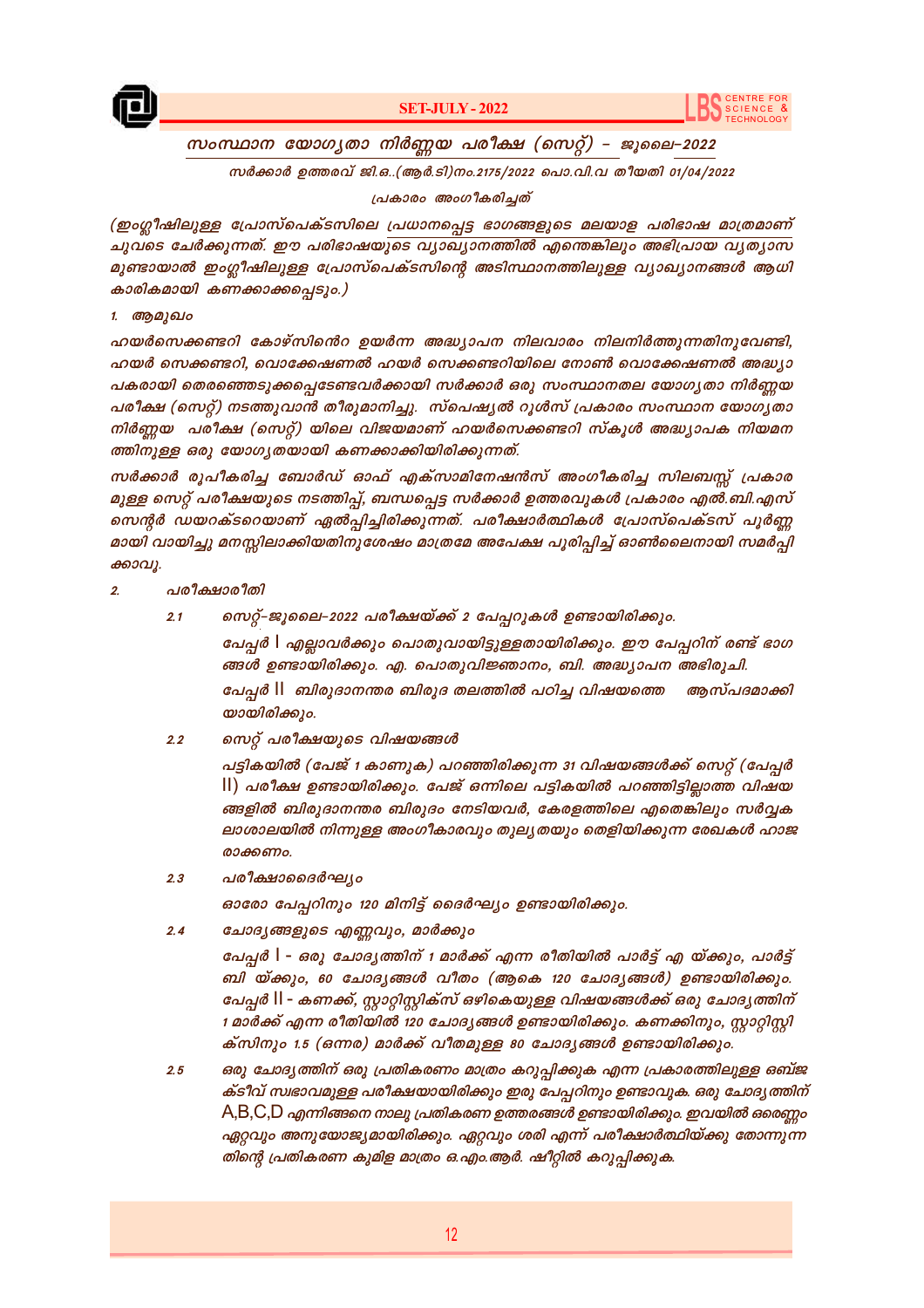

 $2.6$ 

#### **SET-JULY-2022**

കണക്കിനും, സ്റ്റാറ്റിസ്റ്റിക്സിനും ഒഴികെയുള്ള വിഷയങ്ങൾക്ക് ഇരുപേപ്പറിനും ഒരു ശരിയുത്തരത്തിന് 1 മാർക്ക് എന്ന രീതിയായിരിക്കും. എന്നാൽ കണക്കിനും, സ്ലാറ്റി സ്റ്റിക്സിനും(പേപ്പർ II) ഒരു ശരിയുത്തരത്തിന് 1.5 (ഒന്നര) മാർക്കായിരിക്കും നൽകുക. ഒരു ചോദൃത്തിന് ഒന്നിൽ കൂടുതൽ ഉത്തരങ്ങൾ കറുപ്പിയ്ക്കുന്നത് തെറ്റായി പരിഗണിക്കപ്പെടും. തെറ്റായ ഉത്തരങ്ങൾക്ക് മാർക്ക് കുറക്കുന്നതല്ല.

കുറിപ്പ്:-ഒ.എം.ആർ ഷീറ്റ് അടയാളപ്പെടുത്തുന്നതിനുള്ള വിശദമായ നിർദ്ദേശങ്ങൾ പ്രത്യേ കമായി നൽകിയിരിക്കുന്നു.

(ദയവായി പ്രോസ്പെക്ടസിന്റെ 10,11 പേജുകൾ കാണുക)

#### $\overline{z}$ വിജയിക്കാൻ ആവശ്യമായ നിബന്ധനകൾ

സെറ്റ് പരീക്ഷ വിജയിക്കുവാൻ ഒരു പരീക്ഷാർത്ഥിക്ക് ലഭിക്കേണ്ട എറ്റവും കുറഞ്ഞ മാർക്കിന്റെ ശതമ്ാനം ശതമാനം മാർക്ക് താഴെ കൊടുത്തിരിക്കുന്നു.

| വിഭാഗം                            | പേപ്പർ 1 | പേപ്പർ 2 | ആകെ |
|-----------------------------------|----------|----------|-----|
| ജനറൽ                              | 40       | 40       | 48  |
| ഒ.ബി.സി                           |          | 35       | 45  |
| (മേൽത്തട്ട് വിഭാഗത്തിൽ പെടാത്തവർ) |          |          |     |
| Differently abled/SC/ST           |          | 35       | 40  |

ഒ.ബി.സി/എസ്.സി/എസ്.റ്റി വിഭാഗത്തിൽപ്പെടുന്നവർക്ക് മാർക്ക് ഇളവ് ലഭിക്കുന്നതിന് കേരള സർക്കാരിന്റെ റവന്യൂ അധികാരികളിൽ നിന്നും ലഭിക്കുന്ന നോൺ ക്രീമിലെയർ/ജാതി/ വിഭാഗം എന്നിവ തെളിയിക്കുന്ന സർട്ടിഫിക്കറ്റുകൾ ഹാജരാക്കേണ്ടതാണ്

വിജയശതമാനം താഴെ കാണുന്നവിധം കണക്കാക്കുന്നതാണ്

(പേപ്പർ I ന്റെ മാർക്ക് + പേപ്പർ II ന്റെ മാർക്ക്) X 100

## ആകെ മാർക്ക് (പേപ്പർ I + പേപ്പർ II)

ദശാംശം രണ്ട് അക്കംവരെ റൗണ്ട് ചെയ്താണ് ആകെ ശതമാനം മാർക്ക് കണക്കാക്കുക. ഓരോ പേപ്പറിനും പ്രത്യേകമായി വിജയശതമാനം കണക്കാക്കുമ്പോൾ ദശാംശത്തിന് ശേഷമുള്ള അക്കങ്ങൾ റൗണ്ട് ചെയ്യുന്നതല്ല.

സിലബസ്  $\overline{4}$ .

> സെറ്റ് പരീക്ഷയുടെ സിലബസ് കേരളത്തിലെ സർവ്വകലാശാലകളിൽ ബിരുദാനന്തര ബിരുദ കോഴ്സുകൾക്ക് അംഗീകരിച്ചിട്ടുള്ള അതാതു വിഷയങ്ങളെ ആധാരമാ ക്കിയുള്ളതാണ്.

> ഓരോ വിഷയത്തിനുമുള്ള അംഗീകരിച്ച സെറ്റ് സിലബസ് എൽ.ബി.എസ്. സെന്ററിന്റെ വെബ്സൈറ്റുകളിൽ ലഭ്യമാണ്.

#### യോഗൃതയ്ക്കുള്ള നിബന്ധനകൾ 5.

കേരളത്തിലെ ഏതെങ്കിലും സർവ്വകലാശാലകളിൽ നിന്ന് ബന്ധപ്പെട്ട വിഷയത്തിൽ 51 ബിരുദാനന്തരബിരുദത്തിൽ 50 ശതമാനത്തിൽ കുറയാത്ത മാർക്ക് അല്ലെങ്കിൽ തത്തുല്യ ഗ്രേഡ്, കൂടാതെ ഏതെങ്കിലും വിഷയത്തിൽ ബി.എഡും ഉണ്ടെങ്കിൽ അവർ സെറ്റ് ജൂലൈ 2022ന് അപേക്ഷിക്കാൻ യോഗ്യരാണ്. അന്യ സംസ്ഥാനങ്ങ ളിലെ സർവ്വകലാശാലകളിൽ നിന്ന് മേൽ പറഞ്ഞ യോഗൃത നേടിയവർ പ്രസ്തുത യോഗൃത കേരളത്തിലെ ഏതെങ്കിലും സർവ്വകലാശാല അംഗീകരിച്ച തുലൃതാ സർട്ടിഫിക്കറ്റ് ഹാജരാക്കേണ്ടതാണ്. ഇതിന്മേൽ വരുന്ന വ്യതിയാനങ്ങൾ താഴെപ്പ റയുന്ന ഖണ്ഡികകളിൽ പ്രതിപാദിക്കുന്നുണ്ട്.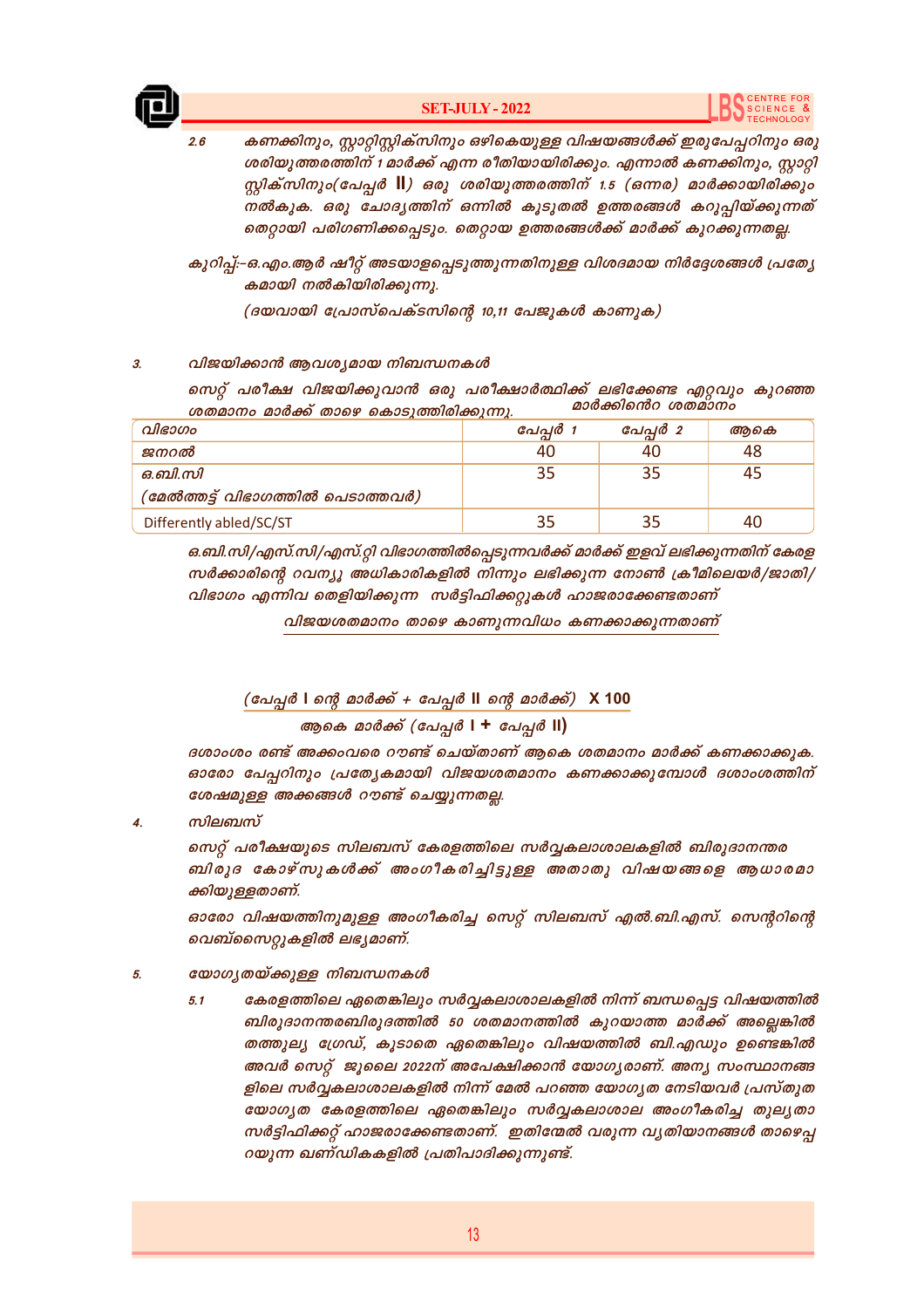

#### **SET-JULY-2022**

- N C E R T അംഗീകരിച്ച റീജിയണൽ ഇൻസ്റ്റിറ്റ്യൂട്ട് ഓഫ് എഡ്യൂക്കേഷന്റെ കീഴിൽ  $5.2$ കണക്ക്, ഫിസിക്സ്, കെമിസ്ട്രി, ബോട്ടണി, സുവോളജി എന്നീ വിഷയങ്ങളിൽ 50 ശതമാനത്തിൽ കുറയാത്ത മാർക്ക് അല്ലെങ്കിൽ തത്തുല്യ ഗ്രേഡ് നേടി M.Sc.Ed വിജയിച്ചവർക്കും അപേക്ഷിയ്ക്കാം. മേൽ പറഞ്ഞ ഇൻസ്റ്റിറ്റ്യൂട്ടുകളിൽ നിന്നും Life Science ൽ M.Sc.Ed ബിരുദമുള്ളവർക്ക് (50 ശതമാനത്തിൽ കുറയാത്ത മാർക്ക് അല്ലെങ്കിൽ തത്തുല്യ ഗ്രേഡ്) ബോട്ടണി/സുവോളജി എന്നീ വിഷയങ്ങളിൽ അപേക്ഷിയ്ക്കാം.
- Anthropology, Commerce, Gandhian Studies, Geology, Home Science,  $5.3$ Journalism, Music, Philosophy, Psychology, Social Work, Sociology, and Statistics എന്നീ വിഷയങ്ങളിൽ ബിരുദാനന്തരബിരുദമുള്ളവർക്ക് സെറ്റ് പരീക്ഷ എഴുതുന്നതിന് ബി.എഡ് യോഗൃത നിർബന്ധമല്ല.
- Communicative English ൽ 50 % മാർക്ക്/തത്തുല്യ ഗ്രേഡിൽ കുറയാതെ നേടിയ  $5.4$ ബിരുദാനന്തരബിരുദവും ബി.എഡും ഉള്ളവർക്ക് ഇംഗ്ലീഷ് വിഷയത്തിൽ സെറ്റ് പരീക്ഷ എഴുതാം.
- ഹിന്ദി, അറബി, ഉർദു എന്നീ ഭാഷകളിൽ DLEd/LTTC പരീക്ഷ പാസ്സായിട്ടുള്ളവർക്ക്  $5.4(d)$ ബി.എഡ് ബിരുദം ഇല്ലെങ്കിലും സെറ്റ് ജൂലൈ -2022 ന് അപേക്ഷിക്കാവുന്നതാണ്.
- ബയോടെക്നോളജി വിഷയത്തിൽ 50 % മാർക്ക്/തത്തുല്യ ഗ്രേഡിൽ കുറയാതെ  $5.4(b)$ ലഭിച്ച ബിരുദാനന്തര ബിരുദവും നാച്ചറൽ സയൻസിൽ ബി.എഡും നേടിയവർക്ക് ബയോടെക്നോളജിയിൽ സെറ്റ് പരീക്ഷ എഴുതാം.
- ദക്ഷിണഭാരത ഹിന്ദി പ്രചാരസഭയുടെ ബി.എഡ് ബിരുദം കേരളത്തിലെ സർവക  $5.5$ ലാശാലകൾ അംഗീകരിച്ചിട്ടുള്ളതിനാൽ ആ ബിരുദം നേടിയവരെ തുല്യതാ സർട്ടിഫിക്കറ്റ് ഹാജരാക്കുന്നതിൽ നിന്നും ഒഴിവാക്കിയിട്ടുണ്ട്.
- കേരളത്തിലെ സർവ്വകലാശാലകൾ അംഗീകരിക്കാത്ത കറസ്പോണ്ടൻസ് കോഴ്സ്  $5.6$ വഴിയോ, ഓപ്പൺ സർവ്വകലാശാലകളിൽ നിന്നോ യോഗ്യത നേടിയവർ സെറ്റ് പരീക്ഷയ്ക്ക് അപേക്ഷിക്കാൻ അർഹരല്ല. അംഗീകാരമുള്ള കറസ്പോണ്ടൻസ് കോഴ്സ് വഴിയോ, ഓപ്പൺ സർവ്വകലാശാല വഴിയോ കേരളത്തിനു പുറത്തുള്ള എതെങ്കിലും സർവ്വകലാശാലകളിൽ നിന്നോ യോഗൃത നേടിയവർ കേരളത്തിലെ ഏതെങ്കിലും സർവ്വകലാശാലയിൽ നിന്നും ആ ബിരുദങ്ങൾ അംഗീകരിച്ചു കൊണ്ടുള്ള തുലൃതാ സർട്ടിഫിക്കറ്റ് ഹാജരാക്കണം.
- പട്ടിക 1 (പേജ് 1 ഖണ്ഡിക 2.2) ൽ പറഞ്ഞിട്ടില്ലാത്ത വിഷയങ്ങളിൽ ബിരുദാനന്തര  $5.6a$ ബിരുദം എടുത്തവർ കേരളത്തിലെ എതെങ്കിലും സർവ്വകലാശാലയിൽ നിന്നും തുല്യതാ സർട്ടിഫിക്കറ്റ് ഹാജരാക്കണം.
- ഇപ്പോൾ അവസാന വർഷ ബി.എഡ്.കോഴ്സ് പഠിച്ചുകൊണ്ടിരിക്കുന്ന  $5.7$ ബിരുദാനന്തര ബിരുദമുള്ള (നിശ്ചിത മാർക്ക്/ധ്രേഡോട് കൂടിയ) വിദ്യാർത്ഥികൾക്കും, ബിരുദാനന്തര ബിരുദ കോഴ്സിൻെറ അവസാന വർഷ വിദ്യാർത്ഥികൾക്കും (ബി.എഡ്. പരീക്ഷ പാസ്റ്റായിട്ടുണ്ടെങ്കിൽ) സെറ്റ് പരീക്ഷക്ക് അപേക്ഷിക്കാവുന്നതാണ്. ഇപ്രകാരം സെറ്റ് പരീക്ഷ എഴുതുന്ന വിദ്യാർത്ഥികൾ നിശ്ചിത മാതൃകയിലുള്ള ഒരു സതൃവാങ്മുലം നൽകേണ്ടതാണ്, അത് അവർ (പി. ജി/ബി.എഡ്) പഠിച്ചിരുന്ന സ്ഥാപനത്തിലെ മേലധികാരി സാക്ഷ്യപ്പെടുത്തിയതാ യിരിക്കണം. കൂടാതെ, ഇപ്രകാരം സെറ്റ് പരീക്ഷ എഴുതുന്ന വിദ്യാർത്ഥികൾ അവർ പഠിച്ചുകൊണ്ടിരിക്കുന്ന ബിരുദാനന്തര ബിരുദം/ബി.എഡ്. പരീക്ഷ നിശ്ചിത മാർക്ക്/ ഗ്രേഡോട് കൂടിയ സർട്ടിഫിക്കറ്റുകൾ സെറ്റ് പരീക്ഷയുടെ റിസൽട്ട് പ്രസിദ്ധീകരിച്ച് ഒരു വർഷത്തിനുള്ളിൽ നേടിയിരിക്കണം. ഇപ്രകാരം ചെയ്യാത്തവരെ അവർ എഴുതിയ സെറ്റ് പരീക്ഷയിൽ അയോഗൃരായി കണക്കാക്കുന്നതാണ്.
- $5.8$ എസ്.സി/എസ്.ടി/ഭിന്നശേഷി വിഭാഗക്കാർക്ക് മാർക്കിൽ ഇളവ് എസ്.സി/എസ്.ടി / ഭിന്നശേഷി വിഭാഗത്തിൽപ്പെടുന്ന പരീക്ഷാർത്ഥികൾക്ക് സെറ്റ് എഴുതുവാൻ വേണ്ട കുറഞ്ഞ മാർക്കിൽ 5% മാർക്ക് ഇളവ് അനുവദിച്ചിട്ടുണ്ട്.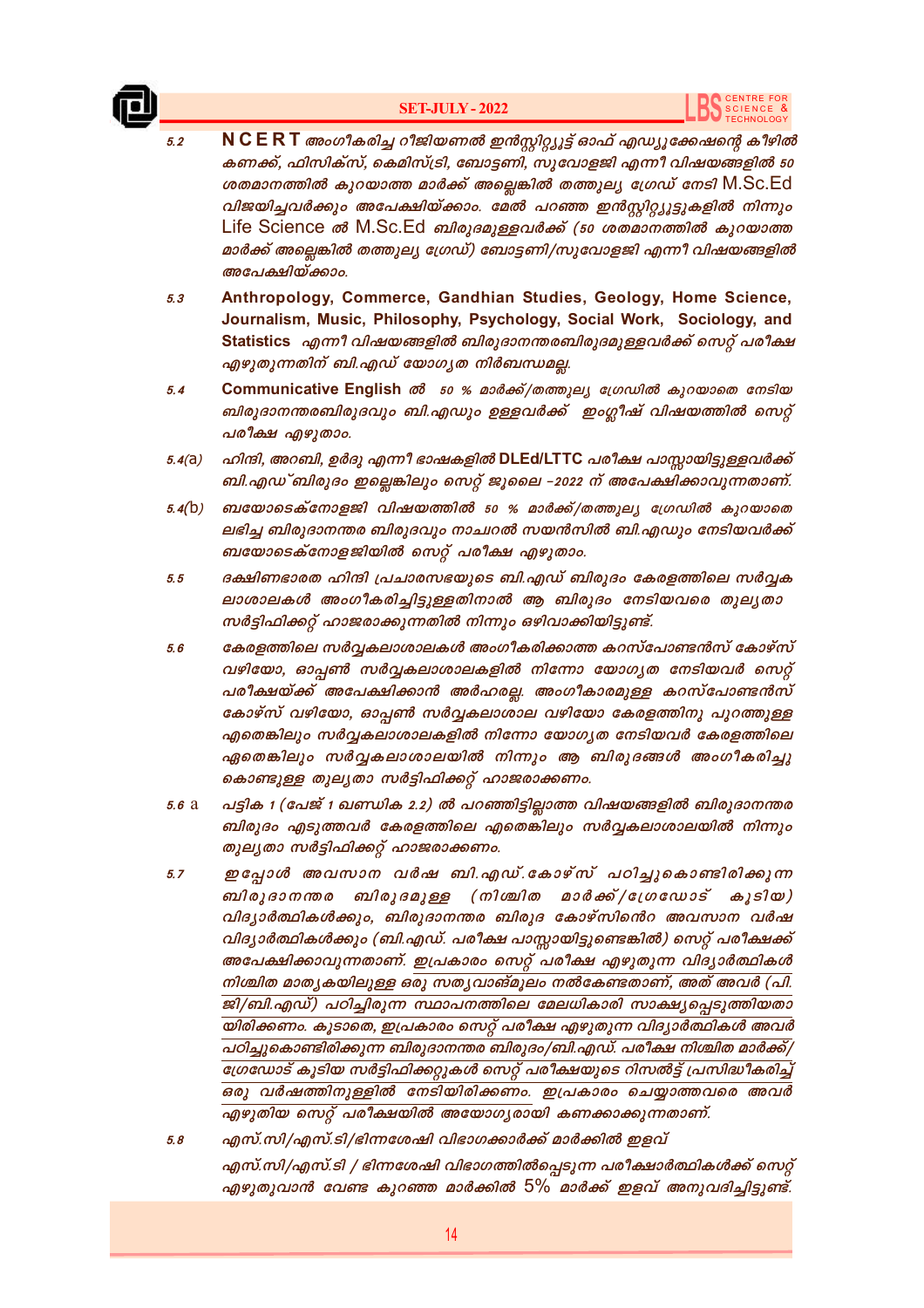

ഇവർക്ക് ബിരുദാനന്തരബിരുദത്തിൽ രണ്ടാംക്ലാസ്റ്റ് എന്ന നിബന്ധനയും ബാധക oel.

പ്രായപരിധി 6.

സെറ്റ് പരീക്ഷയ്ക്ക് പ്രായപരിധിയില്ല

- സെറ്റ് ജൂലൈ 2022 ന് രജിസ്റ്റർ ചെയ്യേണ്ട രീതി  $Z_{\rm c}$
- സെറ്റ് പരീക്ഷയ്ക്ക് രജിസ്റ്റർ ചെയ്യുവാൻ അപേക്ഷ ഫോറവും, ഫീസും ഓൺ  $7.1$ ലൈൻ മുഖേന നൽകേണ്ടതാണ്. പരീക്ഷ ഫീസ് ക്രെഡിറ്റ്/ ഡെബിറ്റ് കാർഡ്, നെറ്റ് ബാങ്കിംഗ് മുഖാന്തരമോ കൂടാതെ വെബ് സൈറ്റിൽ പറഞ്ഞിരിക്കുന്ന മറ്റു രീതികൾ മുഖേനയോ ഒടുക്കാവുന്നതാണ്. ജനറൽ വിഭാഗക്കാർക്ക് 1000 രൂപയും. SC/ST/Differently abled *വിഭാഗക്കാർക്ക് 500 രൂപയുമാണ് ഫീസ്. ഓൺ ലൈൻ* ഫീസിന് ബാധകമായ ജി.എസ്.റ്റി., പ്രോസസ്സിംഗ് ചാർജ്ജ് എന്നിവ അപേ ക്ഷാർത്ഥികൾ നൽകേണ്ടതാണ്.
- ഫീസ് ഒടുക്കേണ്ട രീതി:- അപേക്ഷാർത്ഥികൾക്ക് ഓൺ ലൈൻ ആയി മാത്രമേ  $7.2$ ഫീസ് ഒടുക്കുവാൻ സാധിക്കുകയുള്ളൂ. ചെക്കായോ, മണി ഓഡർ ആയോ, പണമായോ ഫീസ് സ്വീകരിക്കുന്നതല്ല. ഒരു പ്രാവശ്യം ഒടുക്കിയ ഫീസ് യാതൊരു കാരണവശാലും തിരികെ നൽകുന്നതല്ല.
- ഓൺലൈൻ രജിസ്ട്രേഷനു വേണ്ടിയുള്ള നടപടിക്രമം : 8.

ഓൺലൈൻ ആയി രജിസ്റ്റർ ചെയ്യുക.

- (a) www.lbscentre.kerala.gov.in എന്ന വെബ്സൈറ്റ് സന്ദർശിക്കുക.
- (b) വെബ് സൈറ്റിൽ കാണുന്ന online services ലെ SET & Other Exams തെരഞ്ഞെടു ക്കുക. അതിൽ SET JULY 2022 ക്ലിക്ക് ചെയ്യുക.

ഒന്നാം ഘട്ടം

Mobile Number registration - രജിസ്ട്രേഷന്റെ ആദ്യപടിയായി അപേക്ഷാർത്ഥിയുടെ Mobile Number രജിസ്റ്റർ ചെയ്യേണ്ടതാണ്. അതിന്റെ സ്ഥിരീകരണത്തിനായി ഒരു OTP (One Time Password) ആ മൊബൈൽ നമ്പറിൽ ലഭിക്കുന്നതാണ്.

രണ്ടാം ഘട്ടം

അപേക്ഷാ ഫോറം പൂരിപ്പിക്കുക – അപേക്ഷാർത്ഥികളുടെ വ്യക്തിഗതവും വിദ്യാഭ്യാ സപരവുമായ വിവരങ്ങൾ തെറ്റുകൂടാതെ നൽകി Submit —ചെയ്യേണ്ടതാണ്. വിവര ങ്ങൾ തെറ്റു കൂടാതെ നൽകുമ്പോൾ ലഭിക്കുന്ന Registration ID ഭാവിയിലെ ആവ ശ്യങ്ങൾക്കായി സൂക്ഷിച്ചുവെയ്ക്കുക.

#### മൂന്നാം ഘട്ടം

Photo Upload ചെയ്യുക. (ഫോട്ടോ അപ്ലോഡ് ചെയ്യുന്നതിനുള്ള നിർദ്ദേശങ്ങൾ കാണുക)

നാലാം ഘട്ടം

ഓൺലൈൻ ആയി ഫീസ് ഒടുക്കുക.

Credit/Debit card/Net banking അല്ലെങ്കിൽ വെബ് സൈറ്റിൽ സൂചിപ്പിക്കുന്ന മറ്റ് രീതികൾ മുഖേനയോ അപേക്ഷാർത്ഥികൾ ഫീസ് ഒടുക്കേണ്ടതാണ്. ഒരു പ്രാവശ്യം ഒടുക്കിയ ഫീസ് യാതൊരു കാരണവശാലും തിരികെ നൽകുന്നതല്ല.

#### അഞ്ചാം ഘട്ടം

അപേക്ഷയുടെ പ്രിന്റൗട്ട് എടുക്കുക. മുകളിൽ പറഞ്ഞിരിക്കുന്ന നാലു ഘട്ടവും പൂർത്തിയാക്കിയാൽ മാത്രമേ അപേക്ഷാർത്ഥികൾക്ക് അവരുടെ പൂരിപ്പിച്ച അപേക്ഷ യുടെ പ്രിന്റ് എടുക്കുവാൻ സാധിക്കുകയുള്ളൂ. ഭിന്നശേഷിക്കാർ മാത്രം സ്ക്രൈബിന്റെ സേവനം ലഭ്യമാക്കുന്നതിനും, മാർക്കിൽ ഇളവു ലഭിക്കുന്നതിനും അപേക്ഷയുടെ പ്രിന്റൗട്ട് (ഗസറ്റഡ് ഓഫീസർ അറ്റസ്റ്റ് ചെയ്ത മെഡിക്കൽ സർട്ടിഫിക്കറ്റിന്റെ പകർപ്പ് സഹിതം) എൽ.ബി.എസ്സ് സെന്ററിലേക്ക് അയക്കുക.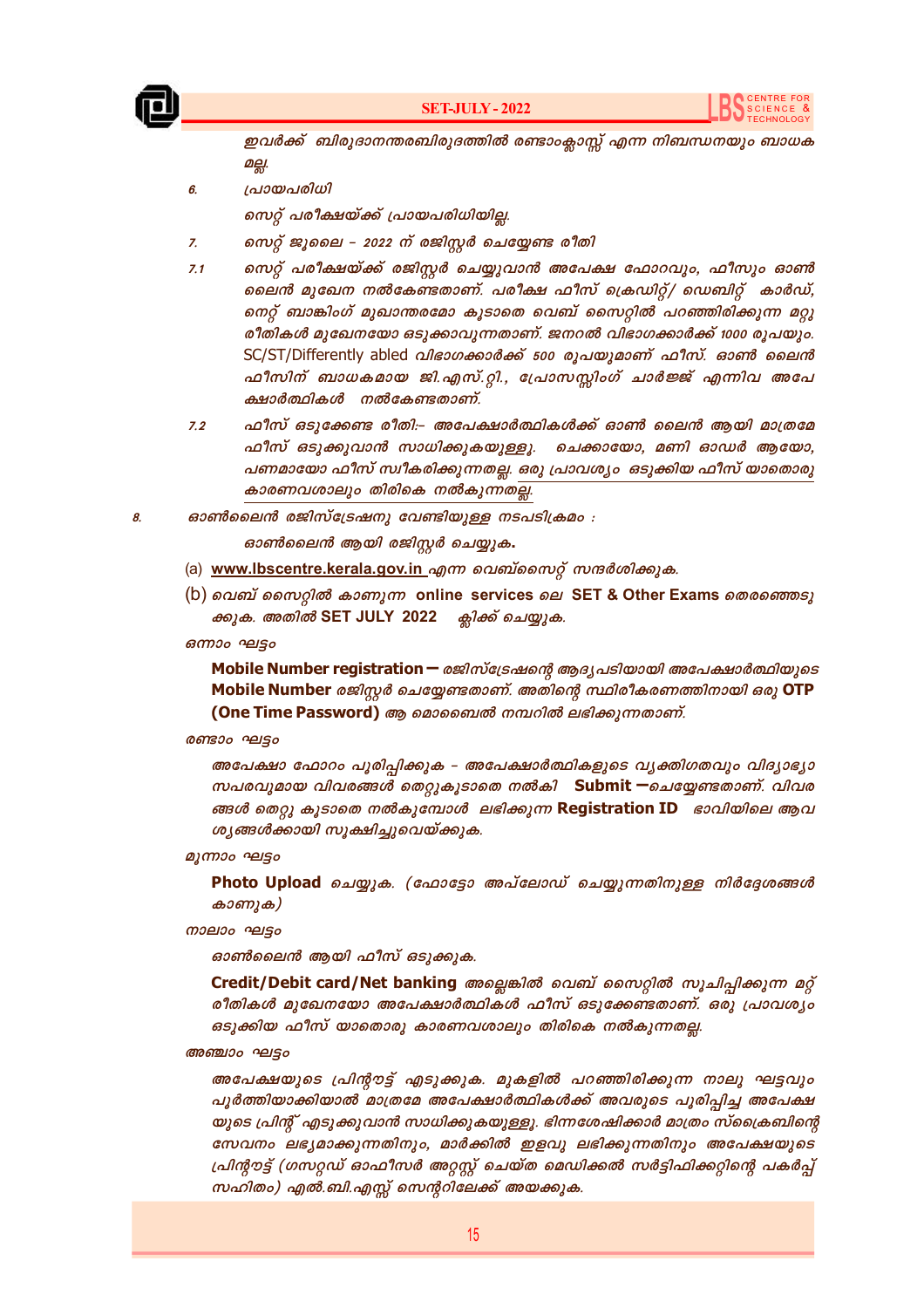

#### സബ്മിറ്റ് ചെയ്ത് കഴിഞ്ഞ അപേക്ഷ തിരുത്തുവാനുള്ള വൃവസ്ഥ

അപേക്ഷ സമർപ്പികുന്നതിനുള്ള അവസാന ദിവസത്തിനു ശേഷം, മൂന്നു ദിവസം പ്രസ്തുത അപേക്ഷയിൽ തിരുത്തൽ വരുത്തുവാനുള്ള അവസരം ഉണ്ടായിരിക്കുന്ന താണ്. അതിനു ശേഷം, യാതൊരുകാരണവശാലും തിരുത്തലുകൾ അനുവദനീയമല്ല. കുറിപ്പ്:–

#### ഫോട്ടോ അപ്ലോഡ് ചെയ്യുന്നതിനുള്ള നിർദ്ദേശങ്ങൾ

- 1. അപ്ലോഡ് ചെയ്യുന്നതിന് ഉപയോഗിക്കുന്ന ഫോട്ടോ അപേക്ഷ അയയ്ക്കുന്ന തീയ തിയ്ക്കു ഒരു വർഷത്തിനുള്ളിൽ എടുത്തതായിരിക്കണം.
- 2. വെള്ള/ഇളം നിറത്തിലുള്ള പശ്ചാത്തലത്തിൽ മുഖം വൃക്തമായി കാണാവുന്ന രീതിയി ലുള്ള ഫോട്ടോ ആയിരിക്കണം.
- 3. അപ്ലോഡ് ചെയ്യുന്ന ഫോട്ടോയുടെ ഉയരം 200 പിക്സലും, വീതി 150 പിക്സലും ആകെ ഫയൽ സൈസ് 30 KB ( JPG FORMAT) ൽ കവിയാൻ പാടില്ലാത്തതുമാണ്.
- 4. മുഖം ഫോട്ടോയുടെ മദ്ധ്യഭാഗത്ത് ആയിരിക്കണം.
- 5. കണ്ണുകൾ തുറന്നിരിക്കുന്നതും, വൃക്തതയുള്ളതുമായിരിക്കണം.
- 6. തൊപ്പി, കണ്ണട (മതാചാരപ്രകാരം ഉള്ളവ ഒഴിച്ച്) ഇവ ധരിച്ചുകൊണ്ടുള്ള ഫോട്ടോ അനുവദനീയമല്ല. മുഖം ഭാഗീകമായി കാണിക്കുന്നതും, വൃക്തതയില്ലാത്തതും യൂണിഫോം ധരിച്ചുകൊണ്ടുള്ളതുമായ ഫോട്ടോ ഉപയോഗിക്കുവാൻ പാടില്ല.
- 7. മൊബൈൽ ഫോൺ, വെബ് ക്യാമറ, പോളറോയിഡ് ക്യാമറ എന്നിവ ഉപയോഗിച്ച് എടുത്ത ഫോട്ടോയും കംപ്യൂട്ടർ നിർമ്മിതമായ ഫോട്ടോയും ഉപയോഗിക്കുവാൻ പാടി 읪.
- 8. ഇളം നിറത്തിലുള്ള വസ്ത്രങ്ങൾ ധരിച്ചുകൊണ്ടുള്ള ഫോട്ടോ ഉപയോഗിക്കേണ്ടതാ ണ്.

മുകളിൽ പറഞ്ഞിരിക്കുന്ന 1 മുതൽ 8 വരെയുള്ള നിർദ്ദേശങ്ങൾക്ക് അനുസൃതമായല്ലാതെ ഉപയോഗിക്കുന്ന ഫോട്ടോയോടുകൂടിയ അപേക്ഷകൾ നിരസ്സിക്കപ്പെടുന്നതാണ്.

പ്രത്യേക ശ്രദ്ധക്ക്: സെററ് പാസ്സാകുന്നതിനുള്ള മാർക്കിൽ ഇളവ് ലഭിക്കുന്നതിന് അർഹരായ പരീക്ഷാർത്ഥികളുടെ പരീക്ഷാ ഫലം അവർ ഓൺലൈൻ ആയി സമർപ്പിച്ചിട്ടുള്ള അപേക്ഷയിൽ നൽകിയിരിക്കുന്ന വിവരങ്ങളുടെ അടിസ്ഥാനത്തിലായിരിക്കും തയ്യാറാക്കുക. ഇത്തരത്തിലുള്ള മാർക്ക് ഇളവിനു വേണ്ടി പിന്നീട് സമർപ്പിക്കുന്ന .<br>അപേക്ഷകളോ, സർട്ടിഫിക്കറ്റുകളോ സ്വീകരിക്കുന്നതല്ല. മാർക്ക് ഇളവിന് അർഹരായിട്ടുള്ള പരീക്ഷാർത്ഥികളുടെ പാസ്സ് സർട്ടിഫിക്കറ്റുകൾ അവർ നൽകുന്ന ജാതി/വിഭാഗം സംബന്ധിച്ച അസ്സൽ രേഖകളുടെ വിശദമായ പരിശോധനയ്ക്കു ശേഷം മാത്രമേ നൽകുകയുള്ളു. വിജയിച്ച പരീക്ഷാർത്ഥികളുടെ അപേക്ഷയും അനുബന്ധ .<br>രേഖകളും മാത്രമേ പരിശോധനക്ക് വിധേയമാക്കുകയുള്ളു.

സെറ്റ്-ജൂലൈ 2022 അപേക്ഷ സമർപ്പിക്കുന്ന കാലയളവിൽ സാധുവായ നോൺ - ക്രിമി ലെയർ സർട്ടിഫിക്കറ്റുകൾ മാത്രമേ, സെറ്റ് പാസ്സായവരുടെ സർട്ടിഫിക്കറ്റിനായുള്ള അപേക്ഷയോടൊപ്പം പരിഗണിക്കുകയുള്ളു.

അപേക്ഷാഫോറം പൂരിപ്പിക്കുമ്പോൾ ശ്രദ്ധിക്കേണ്ട കാര്യങ്ങൾ g

- എസ്.എസ്.എൽ.സി ബുക്കിൽ രേഖപ്പെടുത്തിയിട്ടുള്ള പേരുതന്നെ ആയിരിക്കണം  $9.1$ ഓൺലൈൻ ആയി രജിസ്റ്റർ ചെയ്യുന്ന അപേക്ഷയിൽ നൽകേണ്ടത്. ഈ പേരായി രിക്കും സെറ്റ് സർട്ടിഫിക്കറ്റിൽ രേഖപ്പെടുത്തുന്നത്.
- പരീക്ഷ എഴുതുന്ന ജില്ലയും വിഷയവും തെറ്റുകൂടാതെ പൂരിപ്പിക്കുക.  $9.2$
- പരീക്ഷാർത്ഥി ആവശ്യപ്പെട്ടിരിക്കുന്ന ജില്ലയിൽ മാത്രമേ പരീക്ഷ എഴുതുവാൻ അനു  $9.3$ വദിക്കുകയുള്ളൂ.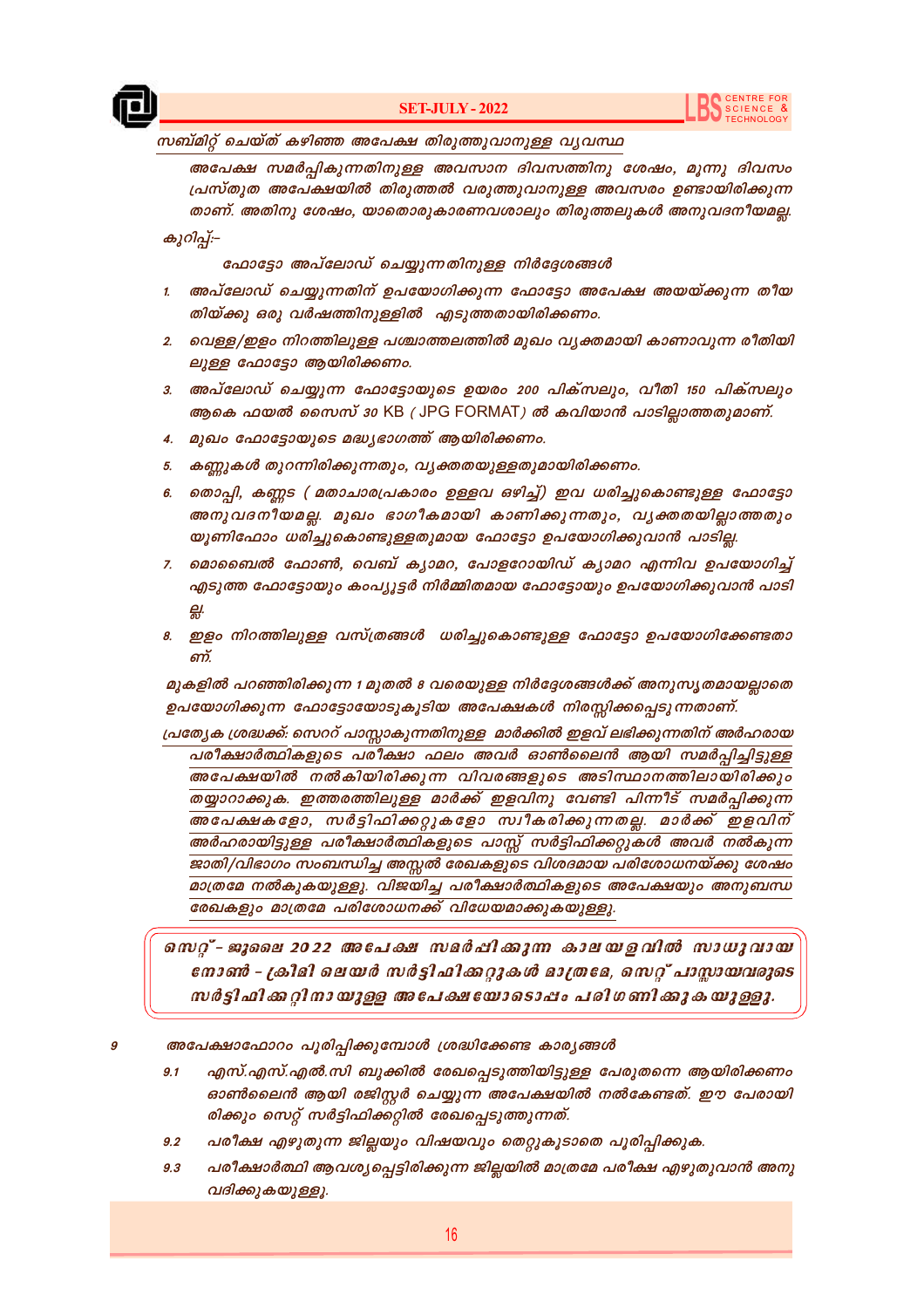

#### പരീക്ഷാകേന്ദ്രങ്ങൾ

എല്ലാ ജില്ലാ ആസ്ഥാനങ്ങളിലും പരീക്ഷാകേന്ദ്രങ്ങൾ ഉണ്ടായിരിക്കും (ജില്ലകളും അതിന്റെ കോഡുകളും ഇംഗ്ലീഷിലുള്ള ഖണ്ഡിക 10 ൽ ചേർത്തിട്ടുണ്ട്). അപേക്ഷ അയയ്ക്കു ബോൾത്തന്നെ പരീക്ഷാർത്ഥിക്ക് പരീക്ഷ എഴുതുവാനുള്ള ജില്ല തെരഞ്ഞെടുക്കാവുന്ന താണ്. അതിനുശേഷം ഒരു കാരണവശാലും ജില്ലകൾ മാറ്റി നൽകുന്നതല്ല. ഓരോ ജില്ലയി ലേയും പരീക്ഷാകേന്ദ്രങ്ങൾ എൽ.ബി.എസ് സെന്റർ ഡയറക്ടർ തീരുമാനിക്കുന്നതും അവ ഓൺലൈനായി ലഭിക്കുന്ന അഡ്മിറ്റ് കാർഡ് മുഖാന്തിരം പരീക്ഷാർത്ഥികളെ അറി യിക്കുന്നതുമാണ്.

പരീക്ഷയ്ക്കുള്ള ഓൺലൈൻ അഡ്മിറ്റ് കാർഡ്  $11.$ 

> മേൽപ്രകാരം അപേക്ഷ സമർപ്പിച്ചിട്ടുള്ള പരീക്ഷാർത്ഥികൾക്കു മാത്രമേ അഡ്മിറ്റ് കാർഡുകൾ ഓൺലൈനായി എൽ.ബി.എസ് സെന്ററിന്റെ വെബ്സൈറ്റിൽ (www.lbscentre.kerala.gov.in) നിന്നും ലഭ്യമാകുകയുള്ളു. ഇത് ലഭിച്ചുതുടങ്ങുന്ന തീയതി പ്രമുഖ പത്രങ്ങളിലും എൽ.ബി.എസ് സെന്ററിന്റെ വെബ്സൈറ്റിലും പ്രസിദ്ധീകരിക്കുന്ന லை வை

പരിക്ഷാർത്ഥികൾ നിർദ്ദിഷ്ട വെബ്സൈറ്റ്, പ്രമുഖ പത്രമാധ്യമങ്ങൾ എന്നിവയിൽ സെറ്റ് ജൂലൈ 2022 സംബന്ധിച്ച വിവരങ്ങൾക്കായി നിരന്തരം ശ്രദ്ധിക്കേണ്ടതാണ്.

#### അഡ്മിറ്റ് കാർഡ് ലഭിക്കാൻ ചെയ്യേണ്ട കാര്യങ്ങൾ  $11.1$

- (a) www.lbscentre.kerala.gov.in എന്ന വെബ്സൈറ്റ് സന്ദർശിക്കുക.
- (b) വെബ് സൈറ്റിൽ കാണുന്ന online services ലെ SET & Other Exams തെരഞ്ഞെടു ക്കുക. അതിൽ SET JULY 2022 ക്ലിക്ക് ചെയ്യുക.
- (C) Print your Admit card ஓிக் வெழுக.
- (d) ആവശ്യപ്പെടുന്ന മുറയ്ക്ക് രജിസ്ട്രേഷൻ നമ്പറും, സൈറ്റ് അക്സസ്സ് കീയും നൽകുക
- (e) സ്ക്രീനിൽ തെളിയുന്ന അഡ്മിറ്റ് കാർഡിന്റെ പ്രിന്റ് എടുക്കുക പരീക്ഷയ്ക്ക് മുൻപായി അഡ്മിറ്റ് കാർഡിലെ നിർദ്ദേശങ്ങൾ പരീക്ഷാർത്ഥികൾ സശ്രദ്ധം വായിക്കുക.

#### ഉത്തരക്കടലാസ്  $12.$

- 12.1 ഓരോ പേപ്പറിനും പ്രത്യേകം ഉത്തരക്കടലാസുകൾ (OMR sheets) നൽകു ന്നതാണ്
- 12.2 സാമ്പിൾ ഒ.എം.ആർ ആൻസർഷീറ്റ് പ്രോസ്പെക്ടസിനോടൊപ്പം ലഭി  $\partial \Theta$ ) $\phi$ .
- 12.3 ഒ.എം.ആർ ആൻസർഷീറ്റിൽ അടയാളപ്പെടുത്തുവാൻ നീല/കറുപ്പ് മഷിയുള്ള ബോൾപോയിന്റ് പേന മാത്രമേ ഉപയോഗിക്കാവൂ.
- 12.4 ഓരോ ഒ.എം.ആർ ഷീറ്റിനും അതിനു മാത്രമായ ഒരു ബാർകോഡ് ഉണ്ടായിരിക്കും. അതിനെ അടിസ്ഥാനമാക്കിയാണ് ഉത്തരക്കടലാസ് മൂല്യനിർണ്ണയം നടത്തുന്നത്. ബാർകോഡിൽ എന്തെങ്കിലും കേടുപാടുകൾ വരുത്തിയിട്ടുണ്ടെങ്കിൽ ആ പരീ ക്ഷാർത്ഥിയെ അയോഗൃനാക്കുന്നതും പരീക്ഷാർത്ഥിത്വം നിരസിക്കുന്നതുമാണ്. കുടാതെ തുടർന്നു വരുന്ന രണ്ട് അവസരങ്ങളിൽ പരീക്ഷാർത്ഥിയെ സെറ്റ് എഴുതു ന്നതിൽ നിന്നും വിലക്ക് ഏർപ്പെടുത്തുന്നതുമാണ്. ഇത്തരത്തിലുള്ള പരീക്ഷാർത്ഥിക ളുടെ ഉത്തരക്കടലാസ് മൂല്യനിർണ്ണയം ചെയ്യുന്നതല്ല.
- 12.5 ഒ.എം.ആർ ഷീറ്റിൽ ആവശ്യപ്പെട്ടിട്ടുള്ള വിവരങ്ങൾ മാത്രം പൂരിപ്പിക്കുക. പരീക്ഷാർത്ഥിയെ തിരിച്ചറിയുവാൻ സഹായിക്കുന്ന എന്തെങ്കിലും കുറിപ്പുകൾ/ അടയാളങ്ങൾ ഒ.എം.ആർ ഷീറ്റിന്റെ ഏതെങ്കിലും ഭാഗത്ത് രേഖപ്പെടുത്തിയിട്ടുണ്ടെ ങ്കിൽ ആ പരീക്ഷാർത്ഥിയെ അയോഗ്യനാക്കുന്നതാണ്. അയാളുടെ പരീക്ഷാർത്ഥിത്വം റദ്ദാക്കുന്നതാണ്. അവരെ പിന്നീടുവരുന്ന രണ്ട് അവസരങ്ങളിൽ സെറ്റ് എഴുതുന്ന തിൽ നിന്നും വിലക്കുന്നതും, ഇങ്ങനെയുള്ളവരുടെ ഉത്തരക്കടലാസ് മൂല്യനിർണ്ണയം നടത്തുന്നതുമല്ല.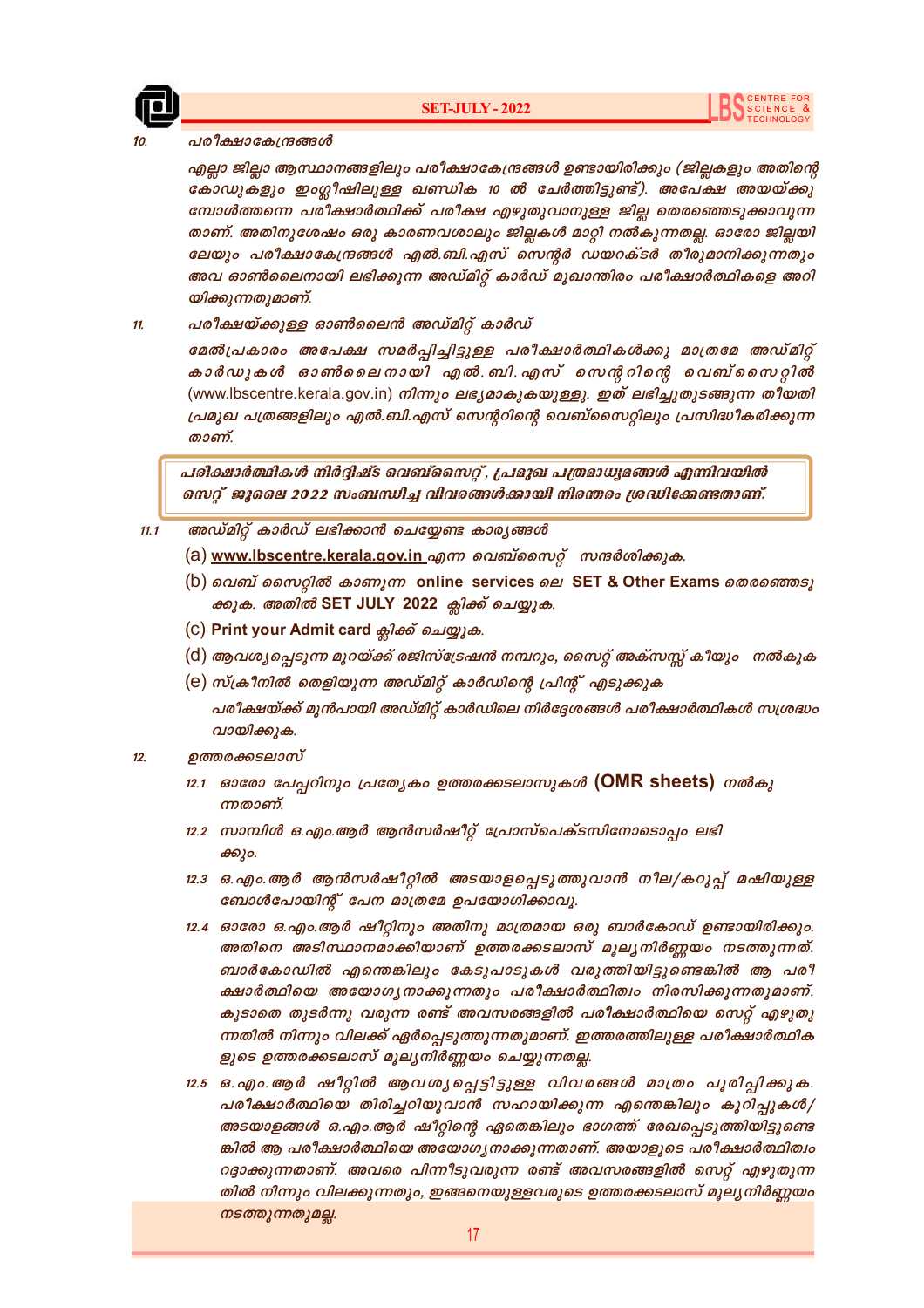

#### **SET-JULY - 2022**

- പരീക്ഷ കഴിഞ്ഞാലുടൻ ഇൻവിജിലേറ്റർ ഒ.എം.ആർ ഷീറ്റിന്റെ അടിയിലുള്ള കാർബൺ  $12.6$ കോപി കീറിയെടുത്ത് പരീക്ഷാർത്ഥിക്ക് നൽകുന്നതാണ്. എൽ.ബി.എസ് സെൻറിൻെ വെബ്സൈറ്റിൽ പ്രസിദ്ധീകരിക്കുന്ന ഉത്തരസൂചികയുമായി പരീക്ഷാർത്ഥിക്കു ഇത് താരതമ്യം ചെയ്യാം. കാർബൺ കോപ്പിയിൽ മാറ്റങ്ങൾ വരുത്തിയതിനുശേഷം അതിന്റെ അടിസ്ഥാനത്തിൽ സൂചിക സംബന്ധിച്ച് പരാതിപ്പെടുകയാണെങ്കിൽ അവ പരിഗണി ക്കുന്നതല്ല. കൂടാതെ ഇപ്രകാരം ചെയ്യുന്നവരെ നിയമനടപടി മുഖേന ഭാവിയിൽ സെറ്റ് പരീക്ഷ എഴുതുന്നതിൽ നിന്നു വിലക്കുന്നതുമാണ്.
- പരീക്ഷയ്ക്കുള്ള പ്രത്യേക നിർദ്ദേശങ്ങൾ  $13.$ 
	- പരീക്ഷ തുടങ്ങുന്നതിന് 30 മിനിറ്റ് മുൻപായി പരീക്ഷാർത്ഥികൾ ഹാളിൽ ഹാജരാ  $13.1$ യിരിക്കണം.
	- ചോദൃക്കടലാസ്  $13.2$

പുസ്തക രൂപത്തിലുള്ള ചോദൃക്കടലാസായിരിക്കും നൽകുക. അതിന്റെ ആദൃ പുറത്തിൽ പറഞ്ഞിരിക്കുന്ന ബുക്ക്ലെറ്റ് നമ്പർ,വേർഷൻ (A/B) എന്നിവ പരീക്ഷാ സമയത്ത് ഒ.എം.ആർ ഷീറ്റിൽ നിർദ്ദിഷ്ട കള്ളികളിൽ എഴുതേണ്ടതാണ്.

- കാൽക്കുലേറ്റർ, മൊബൈൽ ഫോൺ, മറ്റ് ഇലക്ട്രോണിക് ഉപകരണങ്ങൾ എന്നിവ  $13.3$ പരീക്ഷാഹാളിൽ അനുവദിക്കുന്നതല്ല.
- $13A$ ചോദ്യപുസ്തകത്തിന്റെ അവസാനപേജിൽ കണക്കുകൂട്ടലുകളും മറ്റും ചെയ്യാവു ന്നതാണ്.
- ഉത്തരസൂചികയുടെ പ്രസിദ്ധീകരണം  $14.$ 
	- പരീക്ഷ കഴിഞ്ഞാലുടൻതന്നെ എല്ലാ വിഷയങ്ങളുടേയും ഉത്തരസൂചിക എൽ.ബി.  $14.1$ എസ് സെന്ററിന്റെ ഔദ്യോഗിക വെബ്സൈറ്റുകളിൽ പ്രസിദ്ധീകരിക്കും. ഉത്തരങ്ങളെ സംബന്ധിച്ച് എന്തെങ്കിലും പരാതികളുണ്ടെങ്കിൽ അവ അഞ്ച് കലണ്ടർ ദിവസത്തി നുള്ളിൽ എൽ.ബി.എസ് സെന്റർ ഡയറക്ടറുടെ മുമ്പാകെ സമർപ്പിച്ചിരിക്കണം. ഇപ്ര കാരം അയയ്ക്കുന്ന അപേക്ഷയോടൊപ്പം ഓരോ ചോദ്യങ്ങൾക്കും 300 രൂപ ഫീസ് ആയി അടയ്ക്കേണ്ടതാണ്. ഈ തുക ഡി.ഡി.യായി ഏതെങ്കിലും ഒരു ദേശസാൽകൃ തബാങ്കിൽ നിന്നും എൽ ബി എസ്. ഡയറക്ടറുടെ പേരിൽ തിരുവനന്തപുരത്തു മാറാവുന്നതായിരിക്കണം. പരാതികൾ വൃക്തമായ തെളിവുകൾ അടങ്ങിയ രേഖക ളോടുകുടിയാണ് നൽകേണ്ടത്. അങ്ങനെ ലഭിക്കുന്ന പരാതികൾ ഡയറക്ടർ നിശ്ച യിച്ചിട്ടുള്ള വിദഗ്ധസമിതിക്കു മുമ്പാകെ സമർപ്പിക്കും. ഈ സമിതി പരാതികൾ പരി ശോധിച്ചശേഷം എടുക്കുന്ന തീരുമാനം അന്തിമമായിരിക്കും. പരാതി പ്രകാരം ഉത്തരസൂചികയിൽ മാറ്റം വരുത്തേണ്ടി വന്നാൽ ആ പരാതി/പരാതികൾക്ക് അടച്ച തുക തിരികെ നൽകുന്നതാണ്. നിശ്ചിത ദിവസത്തിനു ശേഷം ലഭിക്കുന്ന പരാതി കൾ, ഫീസ് നൽകാതെ സമർപ്പിക്കുന്ന പരാതികൾ എന്നിവ പരിഗണിക്കുന്നതല്ല.
	- മൂല്യനിർണ്ണയത്തിൽ നിന്ന് ഒഴിവാക്കപ്പെടുന്ന ചോദ്യം/ചോദ്യങ്ങൾ  $14.2$

വിദഗ്ധസമിതിയുടെ ശുപാർശപ്രകാരം തെറ്റായ ചോദ്യങ്ങളും, ശരിയായ ഉത്തര ങ്ങളില്ലാത്ത ചോദ്യങ്ങളും ഒഴിവാക്കാനുള്ള അധികാരം എൽ.ബി.എസ് സെന്റർ ഡയറക്ടർക്കായിരിക്കും. ഇങ്ങനെ ഒഴിവാക്കുന്ന ചോദൃങ്ങളുടെ മാർക്ക് ആകെയുള്ള മാർക്കിൽ നിന്നും ഒഴിവാക്കി മൂല്യനിർണ്ണയം നടത്തുന്നു.

- മൂല്യനിർണ്ണയവും ഫലപ്രഖ്യാപനവും 15.
- ഒപ്റ്റിക്കൽ മാർക്ക് റീഡർ (ഒ.എം.ആർ) എന്ന പൂർണ്ണമായും കംപ്യൂട്ടറൈസ് ചെയ്ത ഉപ  $15.1$ കരണം ഉപയോഗിച്ചാണ് മൂല്യനിർണ്ണയം നടത്തുക.
- മേൽപ്പറഞ്ഞ വിധം നടത്തുന്ന മൂല്യനിർണ്ണയം കുറ്റമറ്റതാകയാൽ പുനർമൂല്യനിർണ്ണ  $15.2$ യമോ, പൂന:പരിശോധനയോ ഉണ്ടായിരിക്കുന്നതല്ല. എങ്കിലും ഒ.എം.ആർ ഉത്തരക്കടലാസിന്റെ ഫോട്ടോകോപ്പി ആവശ്യമുള്ളവർ ഓരോ പേപ്പറിനും 500 രൂപ നിരക്കിൽ ഫീസ് അടച്ച് ഫലപ്രഖ്യാപനം നടത്തി ഒരു മാസത്തിനുള്ളിൽ അപേക്ഷിച്ചാൽ അവ നൽകുന്നതായിരിക്കും. താമസിച്ച് ലഭിക്കുന്ന അപേക്ഷകൾ പരിഗണിക്കുന്നതല്ല.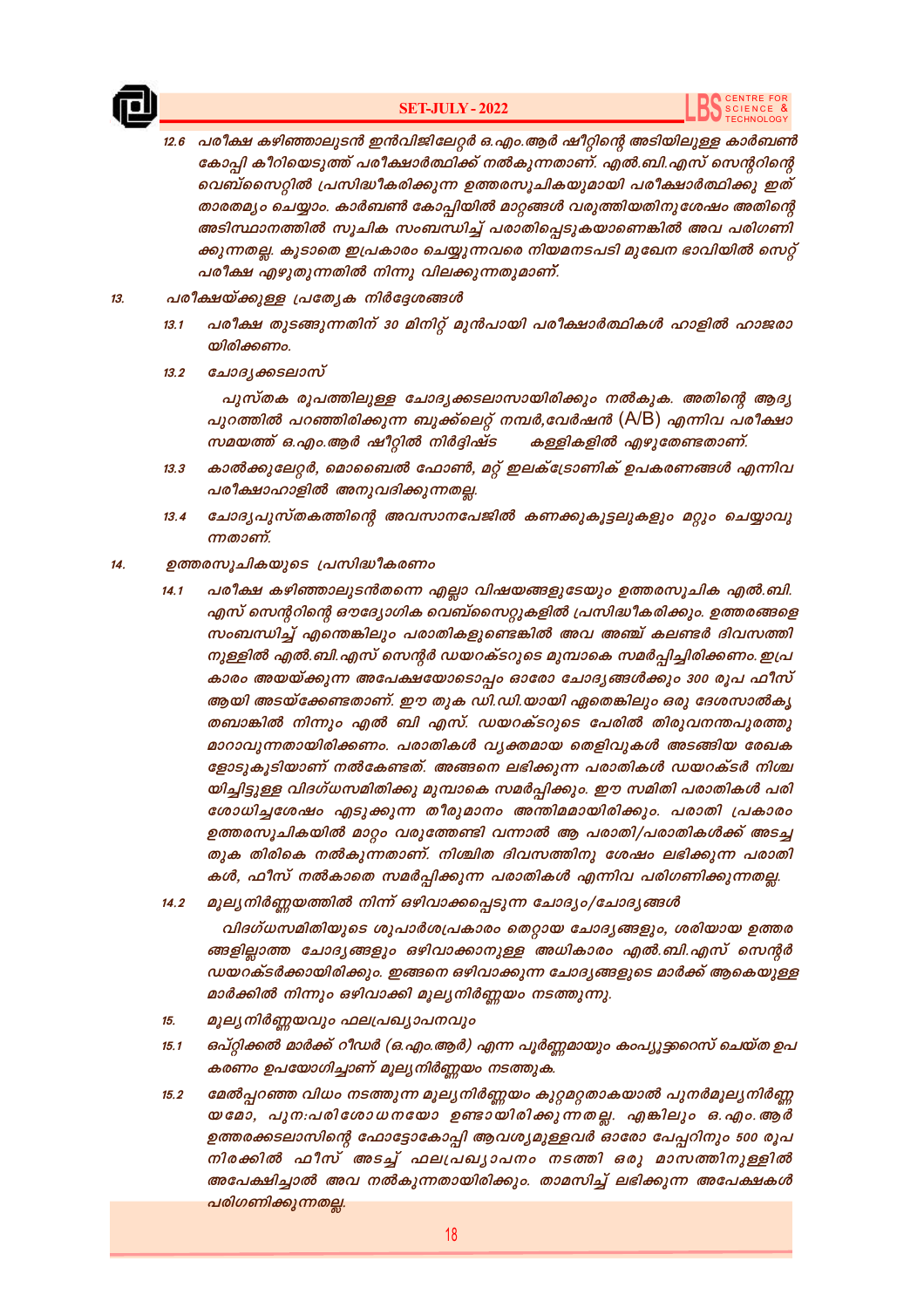

#### ഫലപ്രഖ്യാപനം

സെറ്റ് ജൂലൈ 2022 എഴുതിയ ഓരോ പരീക്ഷാർത്ഥിയുടേയും മാർക്കുൾപ്പെടെയുള്ള വിവ രങ്ങൾ എൽ.ബി.എസ് സെന്ററിന്റെ വെബ്സൈറ്റുകളിൽ പ്രസിദ്ധീകരിക്കും. വിജയിച്ചവ രായി പ്രഖ്യാപിക്കപ്പെടാൻ അർഹരായവർ അവരുടെ സെറ്റ് സർട്ടിഫിക്കറ്റ് ലഭിക്കുന്നതി നായി യോഗൃത തെളിയിക്കുന്നതിനുള്ള രേഖകൾ പരിശോധനയ്ക്കായി ഹാജരാക്കണം.

#### യോഗ്യരായവർ ഹാജരാക്കേണ്ട രേഖകൾ  $17.$

ഖണ്ഡിക 16 പ്രകാരം അർഹരായ പരീക്ഷാർത്ഥികൾ താഴെപ്പറയുന്ന രേഖകൾ എൽ. ബി.എസ് സെന്റർ ഡയറക്ടർ മുമ്പാകെ ഹാജരാക്കേണ്ടതാണ്.

- 1. എൽ.ബി.എസ് സെൻറിന്റെ ഔദ്യോഗിക വെബ്സൈറ്റിൽ നിന്നും ഡൗൺലോഡ് ചെയ്തെടുത്ത സെറ്റ്-ജൂലൈ-2022 സർട്ടിഫിക്കററ് ലഭിക്കുന്നതിനുള്ള പൂരിപ്പിച്ച അപേക്ഷ.
- 2. a) ബിരുദാനന്തരബിരുദ സർട്ടിഫിക്കറ്റും, മാർക്ക്ലിസ്റ്റ്/ശ്രേഡ് ഷീറ്റുകൾ (ഗസററഡ് ഓഫീസർ സാക്ഷ്യപ്പെടുത്തിയ പകർപ്പ്)

b) ബി.എഡ് സർട്ടിഫിക്കറ്റും, മാർക്ക്ലിസ്റ്റ്/ഗ്രേഡ് ഷീറ്റുകൾ (ഗസററഡ് ഓഫീസർ സാക്ഷ്യപ്പെടുത്തിയ പകർപ്പ്)

- 3. കേരളത്തിലെ ഏതെങ്കിലും സർവകലാശാലയിൽ നിന്നും ലഭിച്ച അംഗീകാരം, തുലൃതാ സർട്ടിഫിക്കറ്റ് (ആവശ്യമെങ്കിൽ)
- 4. ഖണ്ഡിക 2.2 ൽ പറഞ്ഞിട്ടില്ലാത്ത വിഷയങ്ങളിൽ ബിരുദാനന്തരബിരുദം നേടിയവർ തങ്ങളുടെ വിഷയങ്ങളുടെ തുലൃതാ സർട്ടിഫിക്കറ്റ്, കേരളത്തിലെ ഏതെങ്കിലും സർവകലാശാലയിൽ നിന്നും ലഭിച്ചത്.
- 5. ജാതി/വിഭാഗം തെളിയിക്കുന്ന സർട്ടിഫിക്കറ്റിന്റെ അസ്സൽ രേഖ അപേക്ഷ അയക്കുന്ന തീയതിയിൽ പ്രാബല്യത്തിൽ ഉള്ളത്. (നോൺ ക്രീമിലെയർ സർട്ടിഫിക്കറ്റിന്റെ അസ്സൽ)
- 6. സെറ്റ് പരീക്ഷ എഴുതിയ അവസാന വർഷ ബിരുദാനന്തര ബിരുദ/ബി.എഡ് വിദ്യാർത്ഥി കൾ എൽ.ബി.എസ്സിന്റെ വെബ്സൈറ്റിൽ നിന്നും ഡൗൺലോഡ് ചെയ്തെടുത്ത, നിർദ്ദിഷ്ട സതൃവാങ്ങ്മൂലം, പഠിച്ച സ്ഥാപനത്തിലെ മേധാവി സാക്ഷ്യപ്പെടുത്തിയത്, അപേക്ഷയോടൊപ്പം സമർപ്പിക്കേണ്ടതാണ്.
- സർട്ടിഫിക്കറ്റ് വിതരണം  $18$ 
	- വിജയിച്ചവരായി പ്രഖ്യാപിക്കപ്പെട്ടവർ അവരുടെ യോഗൃതാ സർട്ടിഫിക്കറ്റുകൾ സെറ്റ് പരീക്ഷാഫലം പ്രഖ്യാപിച്ച തീയതി മുതൽ ഒരു വർഷത്തിനകം പരിശോധനക്കായി സമർപ്പിക്കേണ്ടതാണ്. പരീക്ഷാ ഫല പ്രഖ്യാപനത്തിന് ശേഷം ഒരു വർഷം കഴിഞ്ഞ് അടുത്ത ഒരു വർഷത്തിനുള്ളിൽ രേഖകൾ ഹാജരാക്കുന്നവർ പിഴയായി 500 രൂപയും പിന്നീട് വരുന്ന ഓരോ വർഷത്തിനും 250 രുപ വീതവും അധികമായും പിഴ അടച്ചാൽ മാത്രമേ അവർക്ക് സെറ്റ് സർട്ടിഫിക്കറ്റ് നൽകുകയുള്ളു. ഇപ്രകാരം അടയ്ക്കേണ്ട തുക ഡയറക്ടറുടെ പേരിൽ തിരുവനന്തപുരത്ത് മാറാവുന്ന ഡിമാന്റ് ഡ്രാഫ്റ്റ് മുഖേനയാണ് നൽകേണ്ടത്.

ഖണ്ഡിക 5.7 പ്രകാരം പരീക്ഷ എഴുതിയവർക്ക് ഒരു വർഷത്തിന് ശേഷം പിഴ ഒടുക്കി സർട്ടിഫിക്കറ്റ് നൽകുന്ന മേൽ പറഞ്ഞ വകുപ്പ് ബാധകമല്ല.

ഖണ്ഡിക 17 പ്രകാരം രേഖകൾ ഹാജരാക്കിയ വിജയിച്ച പരീക്ഷാർത്ഥികൾക്ക് രേഖക ളുടെ പരിശോധനയ്ക്കുശേഷം ജനറൽ എഡ്യൂക്കേഷൻ ഡയറക്ടർ സാക്ഷ്യപ്പെടുത്തിയ സെറ്റ് സർട്ടിഫിക്കറ്റ് നൽകുന്നതാണ്.

ഡ്യൂപ്പിക്കേറ്റ് സർട്ടിഫിക്കറ്റ്  $19$ 

> ഒരിക്കൽ നൽകിയ സെറ്റ് സർട്ടിഫിക്കറ്റ് കൈമോശം വന്നുപോയിട്ടുണ്ടെങ്കിൽ എൽ.ബി. എസ് സെന്റർ ഡയറക്ടറോട് ഡ്യൂപ്ലിക്കേറ്റ് സർട്ടിഫിക്കറ്റിന് അപേക്ഷിക്കാം. അപേക്ഷി ക്കുമ്പോൾ താഴെപ്പറയുന്ന രേഖകൾ ഹാജരാക്കണം.